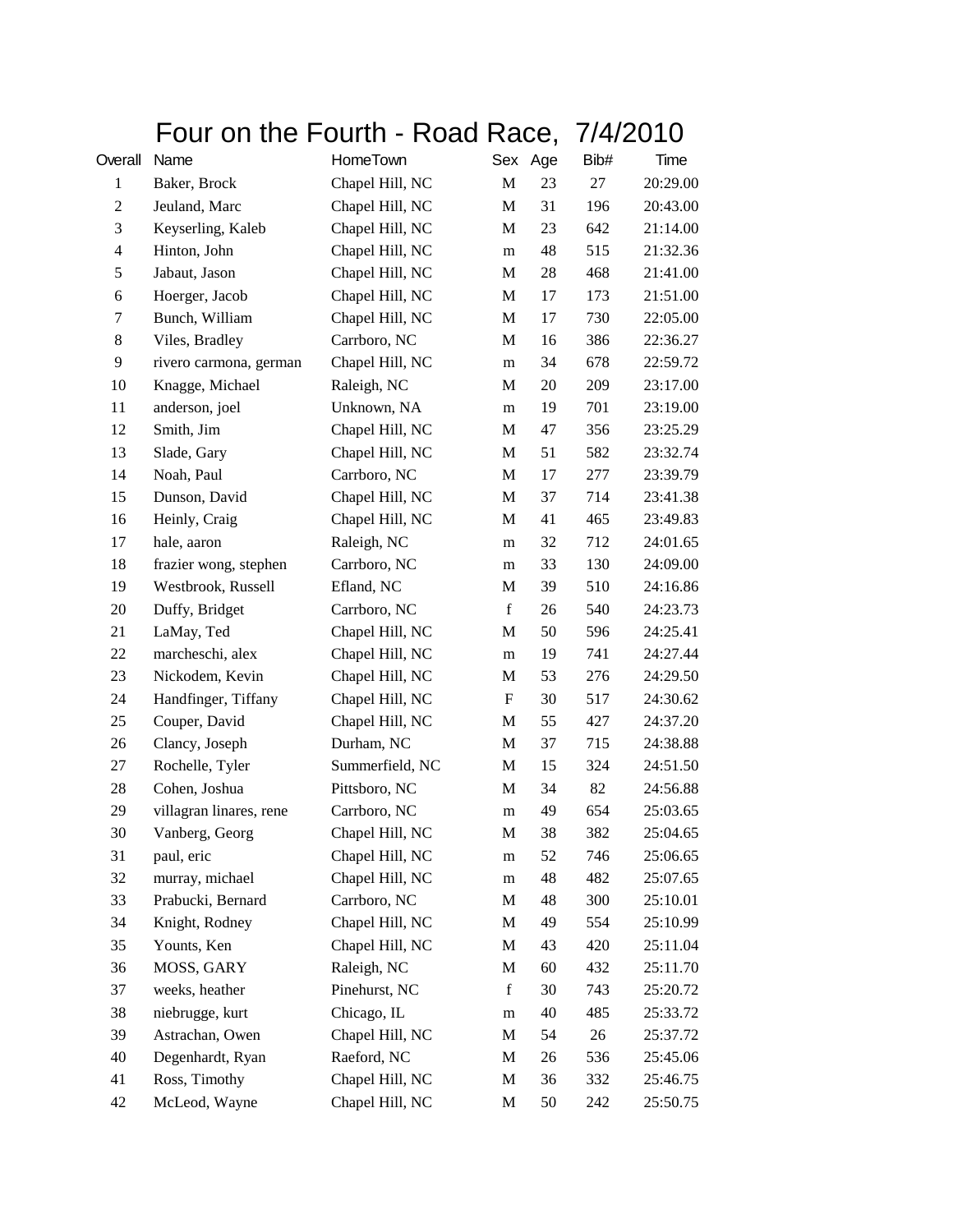| 43 | Woods, Jennifer                             | Chapel Hill, NC      | $\boldsymbol{\mathrm{F}}$ | 34 | 412 | 25:52.36 |
|----|---------------------------------------------|----------------------|---------------------------|----|-----|----------|
| 44 | Villopoto, Kristin                          | Chapel Hill, NC      | F                         | 49 | 388 | 25:52.75 |
| 45 | Heinonen, Janne                             | Chapel Hill, NC      | F                         | 35 | 630 | 25:59.75 |
| 46 | Drewry, David                               | DURHAM, NC           | M                         | 46 | 455 | 26:05.05 |
| 47 | amodei, nicholas                            | Chapel Hill, NC      | m                         | 16 | 697 | 26:13.51 |
| 48 | steinbaugh, alex                            | Raleigh, NC          | m                         | 25 | 710 | 26:17.60 |
| 49 | Ciavatta, Dominic                           | Chapel Hill, NC      | M                         | 42 | 448 | 26:18.80 |
| 50 | Hohn, Greg                                  | Chapel Hill, NC      | M                         | 47 | 177 | 26:21.80 |
| 51 | Certain, Kim                                | Chapel Hill, NC      | $\mathbf f$               | 42 | 516 | 26:23.44 |
| 52 | Narayan, Drew                               | Chapel Hill, NC      | M                         | 34 | 483 | 26:23.80 |
| 53 | Clary, Maggie                               | Washington, DC       | F                         | 25 | 80  | 26:25.80 |
| 54 | Schmidt, Blaine                             | Chapel Hill, NC      | m                         | 43 | 341 | 26:26.42 |
| 55 | glasson, joshua                             | Durham, NC           | m                         | 33 | 702 | 26:26.80 |
| 56 | Hill, Harold                                | Chapel Hill, NC      | M                         | 41 | 672 | 26:31.75 |
| 57 | Risku, Dan                                  | Chapel Hill, NC      | M                         | 53 | 319 | 26:34.75 |
| 58 | Gilbert, Craig                              | DURHAM, NC           | M                         | 50 | 138 | 26:34.93 |
| 59 | Dillon, Patrick                             | Chapel Hill, NC      | M                         | 32 | 671 | 26:38.44 |
| 60 | Ruiz Martinez, Jose Alberto Chapel Hill, NC |                      | M                         | 33 | 336 | 26:41.69 |
| 61 | Ruhl, Elias                                 | New Hill, NC         | M                         | 28 | 335 | 26:42.63 |
| 62 | Paulson, Wesley                             | colorado springs, CO | M                         | 21 | 288 | 26:49.85 |
| 63 | griffen, tom                                | Carrboro, NC         | m                         | 38 | 543 | 26:52.44 |
| 64 | Nelson, Jason                               | Durham, NC           | M                         | 32 | 274 | 26:59.69 |
| 65 | Monast, Jonas                               | Chapel Hill, NC      | $\mathbf M$               | 32 | 562 | 27:01.69 |
| 66 | Lee, Katelyn                                | Garner, NC           | F                         | 19 | 222 | 27:04.90 |
| 67 | Straus, Hank                                | Chapel Hill, NC      | M                         | 55 | 366 | 27:08.43 |
| 68 | Stafford, Jerrah                            | Raeford, NC          | $\boldsymbol{\mathrm{F}}$ | 23 | 584 | 27:11.58 |
| 69 | Galloway, David                             | Chapel Hill, NC      | M                         | 26 | 133 | 27:13.48 |
| 70 | Couper, Rietta                              | Chapel Hill, NC      | F                         | 51 | 429 | 27:21.48 |
| 71 | Ortolano III, Nicholas                      | Fredericksburg, VA   | M                         | 26 | 285 | 27:34.48 |
| 72 | LoFrese, Todd                               | Chapel Hill, NC      | M                         | 38 | 225 | 27:38.48 |
| 73 | michael, nathaniel                          | Chapel Hill, NC      | $\mathbf{m}$              | 14 | 561 | 27:41.06 |
| 74 | wetschler, matthew                          | Chapel Hill, NC      | m                         | 30 | 624 | 27:43.03 |
| 75 | bowman, natalie                             | Chapel Hill, NC      | $\mathbf f$               | 32 | 696 | 27:44.48 |
| 76 | Dudley, Cosby                               | Chapel Hill, NC      | m                         | 50 | 112 | 27:49.48 |
| 77 | ANDERS, STEVE                               | DURHAM, NC           | M                         | 51 | 621 | 27:52.26 |
| 78 | Houck, Scott                                | Chapel Hill, NC      | M                         | 25 | 182 | 27:54.65 |
| 79 | deMauro, gregory                            | Mebane, NC           | m                         | 39 | 695 | 27:54.77 |
| 80 | covington, david                            | Durham, NC           | M                         | 60 | 90  | 27:55.65 |
| 81 | Jeuland, Shuwen                             | Chapel Hill, NC      | F                         | 31 | 197 | 27:56.64 |
| 82 | Hotelling, Jim                              | Chapel Hill, NC      | M                         | 63 | 548 | 27:57.77 |
| 83 | Moser-Katz, Tyler                           | Chapel Hill, NC      | M                         | 18 | 565 | 27:57.96 |
| 84 | powzer, joey                                | Chapel Hill, NC      | m                         | 32 | 704 | 27:58.66 |
| 85 | Ash, Angelina                               | Bronx, NY            | F                         | 29 | 440 | 27:58.77 |
| 86 | Thompson, Rob                               | Carrboro, NC         | M                         | 39 | 635 | 27:59.60 |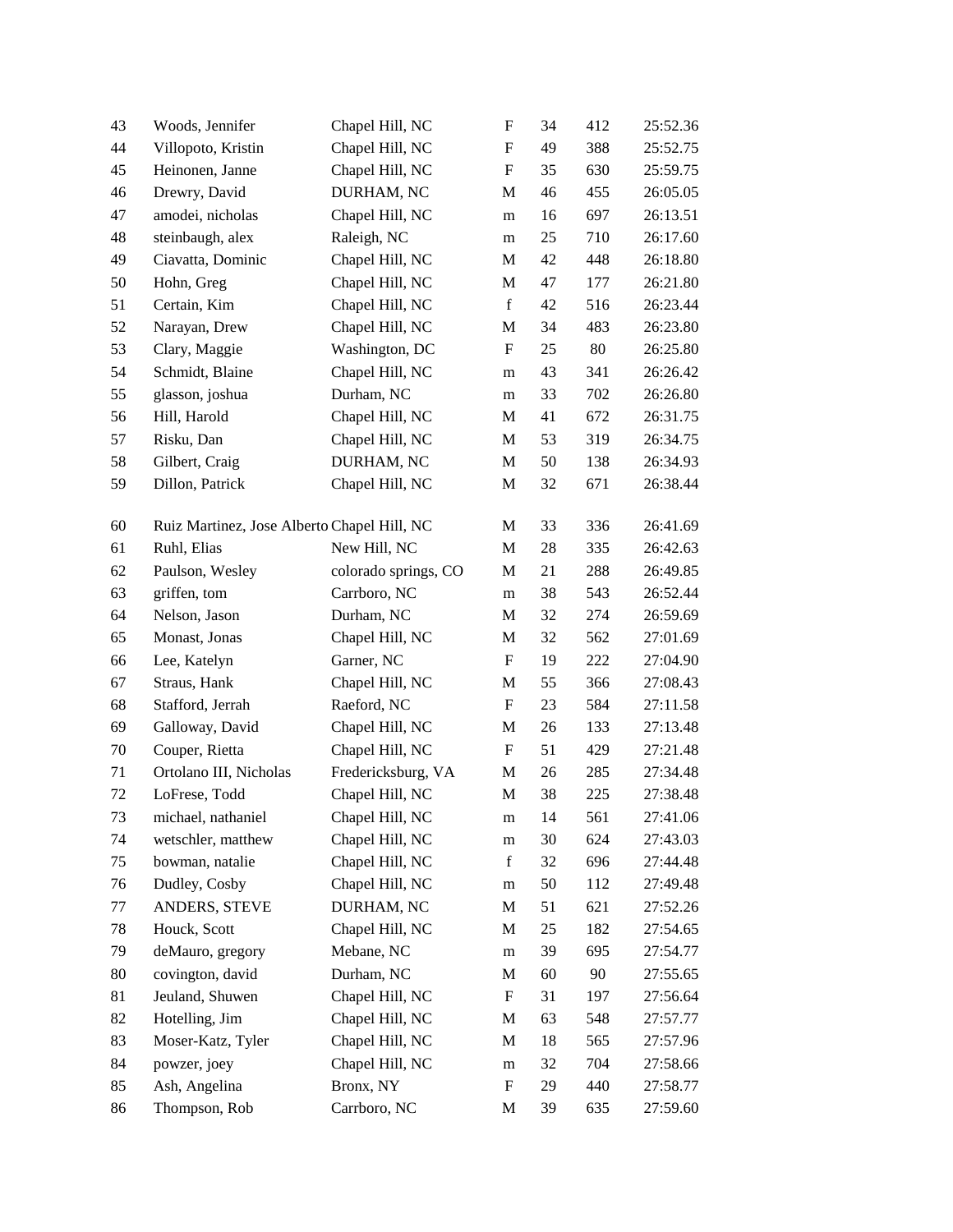| 87  | Amick, Kimberly      | Carrboro, NC     | F                         | 30 | 18  | 27:59.84 |
|-----|----------------------|------------------|---------------------------|----|-----|----------|
| 88  | willcox, jeffrey     | DURHAM, NC       | m                         | 47 | 737 | 28:01.62 |
| 89  | Taylor, Curtis       | Carrboro, NC     | M                         | 46 | 620 | 28:01.62 |
| 90  | Applewhite, Derek    | Durham, NC       | M                         | 30 | 21  | 28:02.62 |
| 91  | Lehman, Daniel       | Carrboro, NC     | M                         | 47 | 223 | 28:09.81 |
| 92  | Jaspers, Ilona       | Carrboro, NC     | $\boldsymbol{\mathrm{F}}$ | 41 | 195 | 28:12.18 |
| 93  | Bolon, Todd          | Chapel Hill, NC  | M                         | 44 | 51  | 28:13.13 |
| 94  | Hoerger, Tom         | Chapel Hill, NC  | M                         | 51 | 175 | 28:18.01 |
| 95  | Piracci, Michael     | Chapel Hill, NC  | M                         | 52 | 436 | 28:19.51 |
| 96  | Weeks, Kevin         | Carrboro, NC     | M                         | 46 | 394 | 28:20.63 |
| 97  | Blue, Christopher    | Chapel Hill, NC  | M                         | 42 | 47  | 28:21.63 |
| 98  | Moody, Robert        | Unknown, NA      | M                         | 47 | 664 | 28:34.25 |
| 99  | Mele, Steve          | DURHAM, NC       | $\mathbf M$               | 45 | 244 | 28:35.53 |
| 100 | Spencer, Molly       | Chapel Hill, NC  | F                         | 19 | 361 | 28:40.46 |
| 101 | Spencer, Jeffrey     | Chapel Hill, NC  | M                         | 47 | 360 | 28:40.50 |
| 102 | Espenschied, Scott   | Durham, NC       | M                         | 22 | 121 | 28:41.50 |
| 103 | White, Steve         | Boone, NC        | M                         | 40 | 404 | 28:43.24 |
| 104 | ordronneau, marc     | Chapel Hill, NC  | M                         | 14 | 434 | 28:49.46 |
| 105 | Van Ark, Jonathan    | Chapel Hill, NC  | M                         | 48 | 636 | 28:49.46 |
| 106 | Vilen, Collin        | Chapel Hill, NC  | M                         | 14 | 385 | 28:51.42 |
| 107 | Werden, Andrew       | Chapel Hill, NC  | M                         | 43 | 399 | 28:53.60 |
| 108 | Fish, Eric           | Chapel Hill, NC  | M                         | 37 | 129 | 28:53.60 |
| 109 | Lucente, Stephen     | Carrboro, NC     | M                         | 49 | 228 | 28:55.55 |
| 110 | Mader, John          | Chapel Hill, NC  | M                         | 53 | 649 | 29:00.03 |
| 111 | Lee, Greg            | Chapel Hill, NC  | M                         | 36 | 220 | 29:00.81 |
| 112 | Herman-Giddens, Greg | Chapel Hill, NC  | M                         | 48 | 167 | 29:03.88 |
| 113 | Fines, Jessica       | Pittsboro, NC    | F                         | 28 | 127 | 29:03.92 |
| 114 | Carmouche, Kristen   | Chapel Hill, NC  | F                         | 36 | 644 | 29:04.92 |
| 115 | Dessereau, Tom       | NY, NY           | M                         | 49 | 537 | 29:06.41 |
| 116 | Gayek, Peter         | Chapel Hill, NC  | M                         | 52 | 135 | 29:06.92 |
| 117 | Husen, Spencer       | Hillsborough, NC | M                         | 12 | 716 | 29:07.33 |
| 118 | Byerly, Robert       | Chapel Hill, NC  | M                         | 14 | 62  | 29:07.96 |
| 119 | Gordek, Harper       | Durham, NC       | $\mathbf M$               | 32 | 145 | 29:09.86 |
| 120 | Kelm, Matthew        | Carrboro, NC     | M                         | 29 | 205 | 29:10.95 |
| 121 | Rose, Eli            | Chapel Hill, NC  | M                         | 12 | 327 | 29:12.95 |
| 122 | Pohlen, Danielle     | Chapel Hill, NC  | $\boldsymbol{\mathrm{F}}$ | 23 | 296 | 29:13.08 |
| 123 | Chu, David           | Durham, NC       | M                         | 28 | 78  | 29:14.41 |
| 124 | bowman, geoffrey     | Durham, NC       | m                         | 31 | 614 | 29:14.93 |
| 125 | walker, craig        | Durham, NC       | m                         | 36 | 389 | 29:18.93 |
| 126 | flickinger, chad     | Durham, NC       | m                         | 30 | 459 | 29:19.93 |
| 127 | charnaey, amy        | Chapel Hill, NC  | F                         | 41 | 615 | 29:21.93 |
| 128 | cruz, luis           | Chapel Hill, NC  | m                         | 24 | 535 | 29:23.93 |
| 129 | Strahler, Kaitlin    | Durham, NC       | F                         | 23 | 365 | 29:29.93 |
| 130 | Matson, Abby         | Chapel Hill, NC  | F                         | 25 | 233 | 29:30.93 |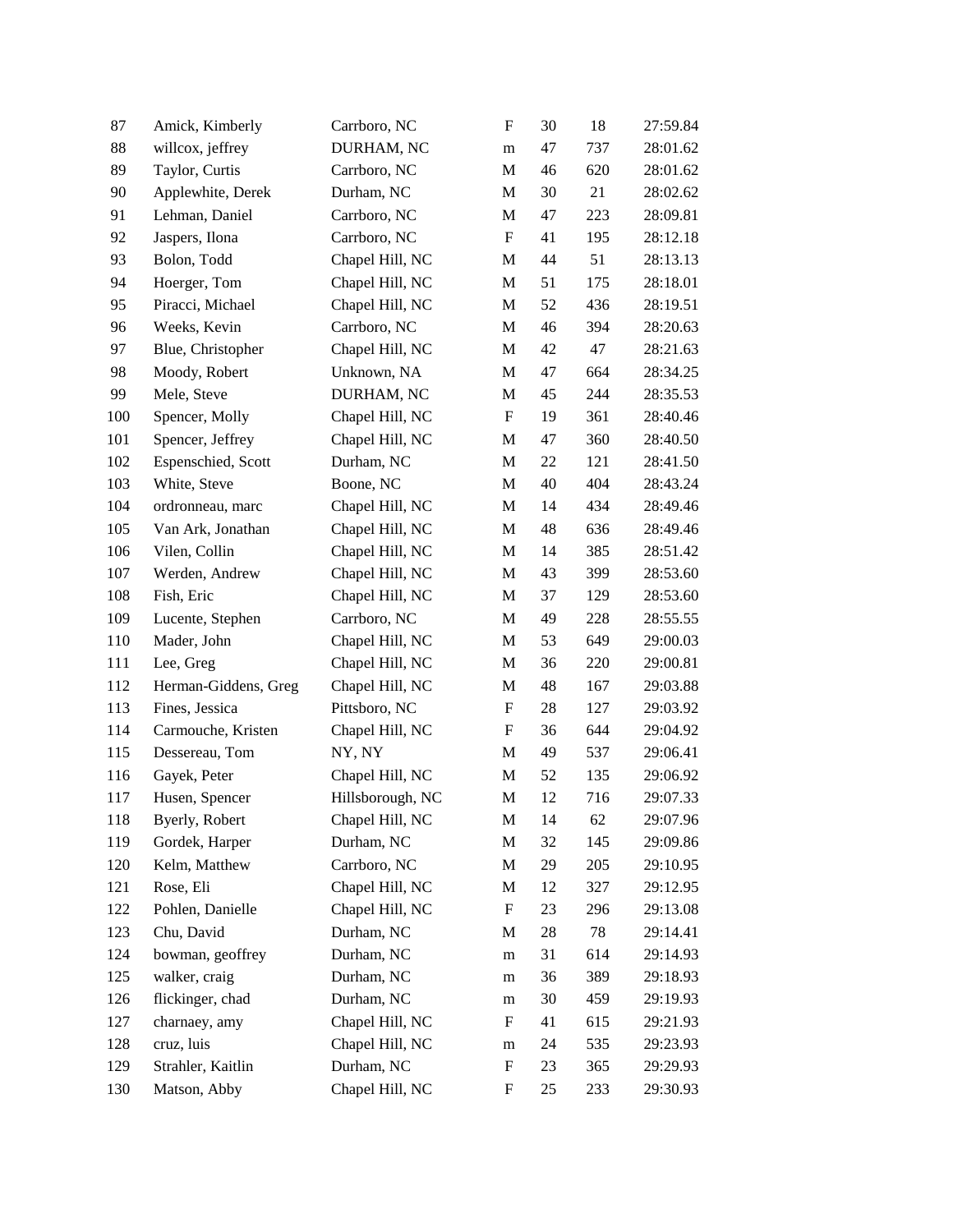| 131 | Rhoads, Donald      | Durham, NC      | M           | 37 | 310 | 29:31.72 |
|-----|---------------------|-----------------|-------------|----|-----|----------|
| 132 | Walbert, David      | DURHAM, NC      | M           | 38 | 502 | 29:32.63 |
| 133 | Gillaspy, Thomas    | Raleigh, NC     | M           | 45 | 141 | 29:32.89 |
| 134 | Northen, John       | Chapel Hill, NC | M           | 60 | 282 | 29:35.89 |
| 135 | Lee, Jessica        | Chapel Hill, NC | F           | 40 | 221 | 29:37.89 |
| 136 | Divaris, Kimon      | Chapel Hill, NC | M           | 29 | 108 | 29:38.89 |
| 137 | Gualtieri-Reed, Liz | Chapel Hill, NC | F           | 41 | 628 | 29:39.89 |
| 138 | Vann, Bill          | Chapel Hill, NC | M           | 62 | 383 | 29:39.89 |
| 139 | Hussey, Jon         | Chapel Hill, NC | M           | 48 | 187 | 29:41.89 |
| 140 | Kaminski, David     | Carrboro, NC    | M           | 46 | 201 | 29:44.89 |
| 141 | Tosti, Karen        | Carrboro, NC    | F           | 28 | 376 | 29:46.42 |
| 142 | Fink, Ryan          | Durham, NC      | M           | 30 | 128 | 29:48.88 |
| 143 | Anderson, Daniel    | Chapel Hill, NC | M           | 48 | 599 | 29:49.88 |
| 144 | vitt, james         | Carrboro, NC    | m           | 42 | 501 | 29:52.88 |
| 145 | Robertson, D. Brent | Reidsville, NC  | M           | 34 | 605 | 29:54.20 |
| 146 | carr, diane         | Chapel Hill, NC | $\mathbf f$ | 24 | 601 | 29:54.90 |
| 147 | Goss, Charles       | Chapel Hill, NC | M           | 47 | 146 | 29:56.90 |
| 148 | Youngman, Paul      | Chapel Hill, NC | M           | 45 | 641 | 29:57.90 |
| 149 | wilkinson, curry    | Mebane, NC      | m           | 20 | 513 | 29:59.90 |
| 150 | Nicholson, Sara     | Chapel Hill, NC | F           | 34 | 275 | 30:02.90 |
| 151 | Min, John           | Chapel Hill, NC | M           | 40 | 254 | 30:03.72 |
| 152 | Grubbs, Stephanie   | Chapel Hill, NC | F           | 39 | 724 | 30:08.98 |
| 153 | Bryan, May          | Chapel Hill, NC | F           | 39 | 445 | 30:11.98 |
| 154 | Bryan, Cotton       | Chapel Hill, NC | M           | 37 | 58  | 30:13.15 |
| 155 | Chopas, James       | Chapel Hill, NC | M           | 43 | 681 | 30:16.21 |
| 156 | Valley, Robert      | Chapel Hill, NC | M           | 56 | 381 | 30:18.04 |
| 157 | Matera, Kathy       | Chapel Hill, NC | F           | 47 | 232 | 30:19.14 |
| 158 | Dixon, Bob          | Chapel Hill, NC | M           | 51 | 109 | 30:22.98 |
| 159 | Whitmire, Pasha     | Cary, NC        | M           | 20 | 406 | 30:23.14 |
| 160 | Berkoff, David      | Chapel Hill, NC | M           | 40 | 39  | 30:23.69 |
| 161 | Kohrman, Richard    | Mebane, NC      | M           | 62 | 729 | 30:24.16 |
| 162 | savage, michael     | Centreville, VA | m           | 29 | 659 | 30:25.04 |
| 163 | Chesser, Susan      | Durham, NC      | F           | 47 | 75  | 30:27.52 |
| 164 | Hetherington, Seth  | Chapel Hill, NC | m           | 57 | 170 | 30:27.90 |
| 165 | Weeks, Ahna         | Carrboro, NC    | F           | 17 | 391 | 30:28.90 |
| 166 | Anderson, Lilith    | Chapel Hill, NC | F           | 30 | 694 | 30:28.90 |
| 167 | Duronio, Bob        | Chapel Hill, NC | M           | 45 | 114 | 30:29.20 |
| 168 | Noah, Terry         | Carrboro, NC    | M           | 50 | 278 | 30:33.80 |
| 169 | Harris, Todd        | Rougemont, NC   | M           | 32 | 160 | 30:33.80 |
| 170 | Mazzocchi, Jay      | Chapel Hill, NC | M           | 50 | 598 | 30:35.48 |
| 171 | Allden, Tara        | Pittsboro, NC   | F           | 41 | 521 | 30:38.68 |
| 172 | Geil, Bob           | Chapel Hill, NC | M           | 33 | 136 | 30:42.68 |
| 173 | Gross, Monika       | NY, NY          | F           | 52 | 544 | 30:45.68 |
| 174 | Morelli, David      | Chapel Hill, NC | M           | 53 | 259 | 30:46.55 |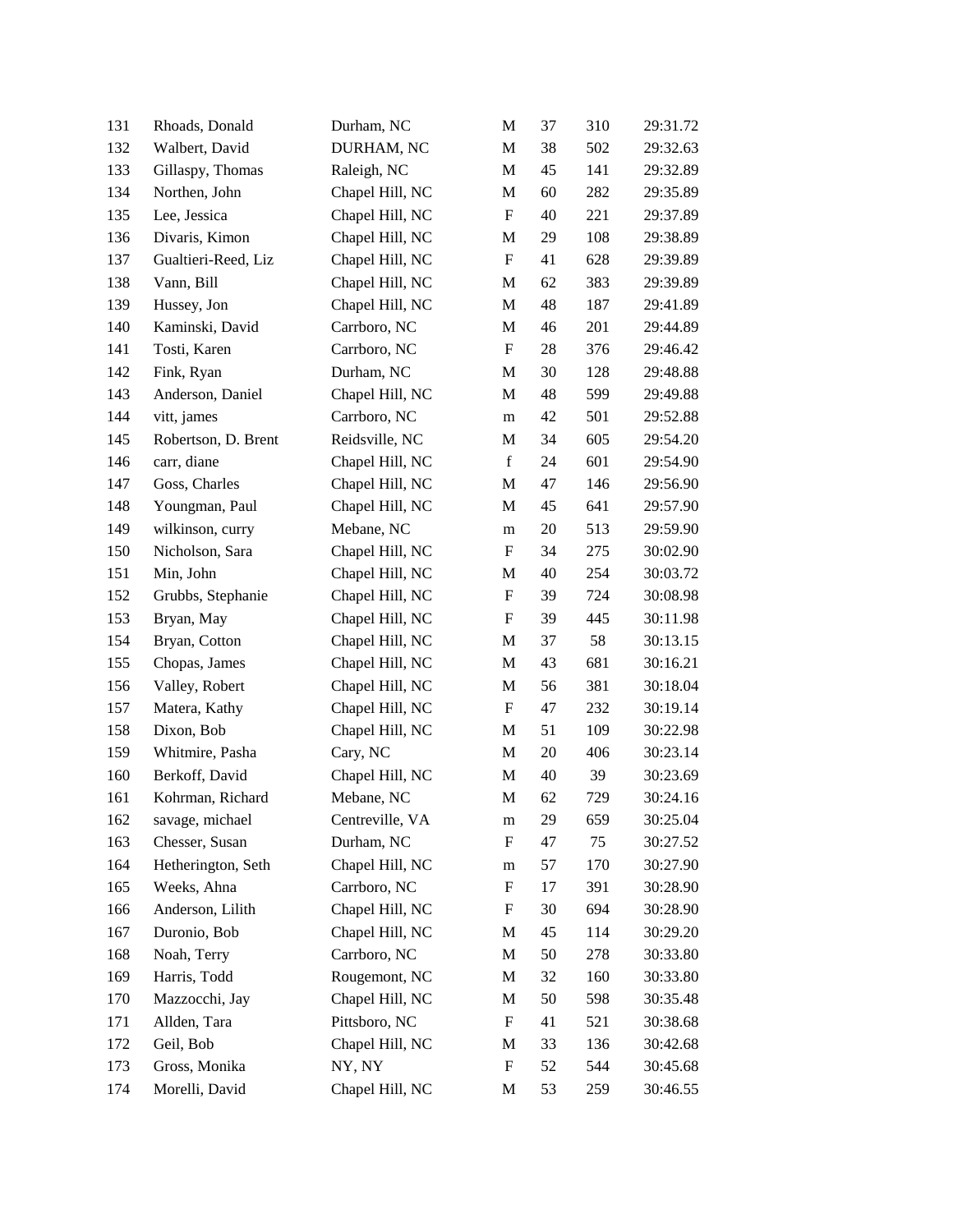| 175 | Richardson, Eleanor   | Durham, NC      | $\boldsymbol{\mathrm{F}}$ | 34 | 314 | 30:47.81 |
|-----|-----------------------|-----------------|---------------------------|----|-----|----------|
| 176 | Laliberte, Kevin      | Chapel Hill, NC | M                         | 32 | 215 | 30:48.52 |
| 177 | Rawling II, Richard   | Durham, NC      | M                         | 52 | 305 | 30:49.72 |
| 178 | Merron, Jeffrey       | Chapel Hill, NC | M                         | 48 | 247 | 30:50.72 |
| 179 | Renn, Jennifer        | Chapel Hill, NC | F                         | 31 | 574 | 30:52.65 |
| 180 | Zolotor, Adam         | Carrboro, NC    | M                         | 39 | 426 | 30:55.67 |
| 181 | Lebo, Dana            | Chapel Hill, NC | F                         | 50 | 218 | 30:55.67 |
| 182 | ziechmann, robert     | Chapel Hill, NC | m                         | 23 | 24  | 31:00.72 |
| 183 | dawson, j gavin       | Carrboro, NC    | M                         | 20 | 451 | 31:04.08 |
| 184 | Halvorson, Eric       | Chapel Hill, NC | M                         | 40 | 154 | 31:04.37 |
| 185 | DeSue, John           | Chapel Hill, NC | M                         | 40 | 107 | 31:06.26 |
| 186 | Cutts, Crawford       | DURHAM, NC      | M                         | 58 | 99  | 31:06.69 |
| 187 | Nolting, Jessica      | Chapel Hill, NC | $\boldsymbol{\mathrm{F}}$ | 14 | 279 | 31:09.05 |
| 188 | Markham, Anthony      | Sanford, NC     | M                         | 33 | 231 | 31:09.08 |
| 189 | Couper, Lisa          | Chapel Hill, NC | $\mathbf f$               | 18 | 428 | 31:10.00 |
| 190 | galloway, tommy       | Chapel Hill, NC | m                         | 40 | 707 | 31:10.96 |
| 191 | ball, caitlin         | Chapel Hill, NC | f                         | 17 | 727 | 31:11.96 |
| 192 | cullen, john          | Chapel Hill, NC | m                         | 60 | 95  | 31:13.52 |
| 193 | Christian, Holly      | Chapel Hill, NC | F                         | 59 | 663 | 31:13.77 |
| 194 | Saussy, Casey         | Chapel Hill, NC | F                         | 45 | 616 | 31:14.99 |
| 195 | Young, Timothy        | Durham, NC      | M                         | 33 | 419 | 31:15.99 |
| 196 | Kelly, Jim            | Chapel Hill, NC | M                         | 25 | 204 | 31:15.99 |
| 197 | Thomas, Jody          | Chapel Hill, NC | M                         | 39 | 374 | 31:16.99 |
| 198 | Davis, Sonia          | Chapel Hill, NC | F                         | 43 | 103 | 31:17.90 |
| 199 | Barnes, Dwight        | Cary, NC        | M                         | 34 | 30  | 31:19.90 |
| 200 | hagan, valerie        | DURHAM, NC      | $\mathbf f$               | 27 | 711 | 31:21.88 |
| 201 | Dayton, Paul          | Carrboro, NC    | m                         | 37 | 453 | 31:23.53 |
| 202 | Williams, Christianna | Chapel Hill, NC | F                         | 46 | 410 | 31:24.73 |
| 203 | wilkinson, michael    | Mebane, NC      | m                         | 48 | 514 | 31:25.79 |
| 204 | Mineer, Mike          | Bear Creek, NC  | M                         | 42 | 256 | 31:26.93 |
| 205 | Schultz, Wesley       | Durham, NC      | M                         | 31 | 343 | 31:27.81 |
| 206 | velasco, armando      | Chapel Hill, NC | ${\bf m}$                 | 56 | 699 | 31:29.81 |
| 207 | Seils, Damon          | Carrboro, NC    | M                         | 37 | 345 | 31:31.78 |
| 208 | dixon, rob            | Palmyra, VA     | m                         | 39 | 647 | 31:32.08 |
| 209 | Meyer, Jaye           | Chapel Hill, NC | F                         | 49 | 250 | 31:32.12 |
| 210 | Wilkinson, Kari       | Mebane, NC      | F                         | 48 | 512 | 31:32.12 |
| 211 | HONDA, GINA           | Durham, NC      | F                         | 26 | 181 | 31:32.93 |
| 212 | dayton, sheila        | Carrboro, NC    | $\mathbf f$               | 39 | 454 | 31:34.31 |
| 213 | caviness, gordon      | Durham, NC      | m                         | 49 | 661 | 31:38.86 |
| 214 | Mouw, Sheri           | Chapel Hill, NC | F                         | 42 | 268 | 31:41.31 |
| 215 | Morris, Grace         | Chapel Hill, NC | F                         | 9  | 266 | 31:41.42 |
| 216 | Brody, Seth           | Chapel Hill, NC | M                         | 44 | 55  | 31:42.31 |
| 217 | McCook, Jack          | Chapel Hill, NC | M                         | 47 | 237 | 31:43.36 |
| 218 | Harris, Jerry         | DURHAM, NC      | M                         | 70 | 158 | 31:43.52 |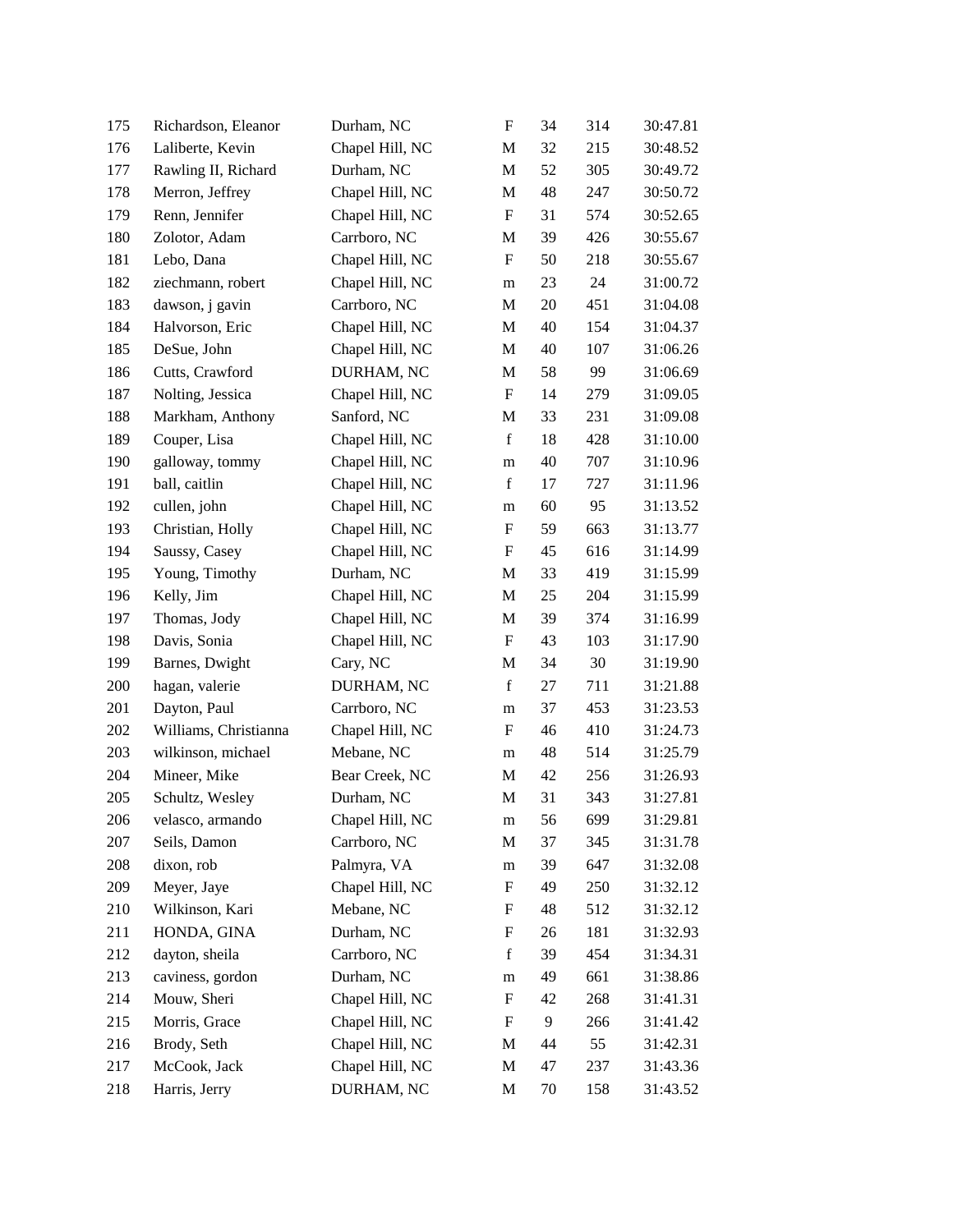| 219 | chillon, palma        | Carrboro, NC     | $\mathbf f$ | 33 | 77  | 31:54.42 |
|-----|-----------------------|------------------|-------------|----|-----|----------|
| 220 | Chesser, William      | Durham, NC       | M           | 47 | 76  | 31:55.42 |
| 221 | Smith, Peter          | Carrboro, NC     | M           | 39 | 357 | 31:56.42 |
| 222 | Davis, Edward         | Chapel Hill, NC  | M           | 65 | 102 | 31:59.42 |
| 223 | Taylor, Ken           | Chapel Hill, NC  | M           | 47 | 626 | 32:02.64 |
| 224 | Beatty, Brian         | Carrboro, NC     | M           | 46 | 441 | 32:03.64 |
| 225 | Matthews, Greg        | Sanford, NC      | M           | 37 | 235 | 32:04.27 |
| 226 | Cavanaugh, Mark       | Chapel Hill, NC  | m           | 36 | 71  | 32:04.64 |
| 227 | Holland, Victor       | Mebane, NC       | M           | 32 | 179 | 32:07.64 |
| 228 | cooley, leigh-ann     | laurinburg, NC   | F           | 21 | 86  | 32:09.64 |
| 229 | Blanco, Roberto       | Carrboro, NC     | M           | 32 | 443 | 32:12.64 |
| 230 | Moss, Mary            | Raleigh, NC      | F           | 55 | 433 | 32:13.64 |
| 231 | Anthony, Don          | Durham, NC       | M           | 43 | 439 | 32:17.64 |
| 232 | Brouwer, Emily        | Chapel Hill, NC  | F           | 33 | 56  | 32:18.64 |
| 233 | Metzger, LeighAnn     | Durham, NC       | F           | 30 | 248 | 32:18.64 |
| 234 | kallman, deborah      | Florence, NH     | $\mathbf f$ | 48 | 633 | 32:20.64 |
| 235 | kallman, ashley       | Chapel Hill, NC  | $\mathbf f$ | 23 | 634 | 32:20.64 |
| 236 | tyndall, henry        | Chapel Hill, NC  | m           | 10 | 668 | 32:21.52 |
| 237 | husen, jeffrey        | Hillsborough, NC | m           | 46 | 717 | 32:21.81 |
| 238 | Welsby, Ian           | Chapel Hill, NC  | M           | 45 | 679 | 32:22.14 |
| 239 | Merritt, Kathy        | Chapel Hill, NC  | F           | 56 | 246 | 32:22.62 |
| 240 | Beck, Bridget         | Chapel Hill, NC  | F           | 34 | 36  | 32:23.83 |
| 241 | Eldred, Tracy         | Carrboro, NC     | F           | 39 | 117 | 32:26.27 |
| 242 | Wannop, George        | Broadway, NC     | M           | 46 | 589 | 32:29.85 |
| 243 | davidson, john        | Chapel Hill, NC  | m           | 40 | 680 | 32:30.81 |
| 244 | Collis, Stewart       | Chapel Hill, NC  | M           | 42 | 84  | 32:32.02 |
| 245 | Collis, Erica         | Carrboro, NC     | F           | 33 | 83  | 32:32.75 |
| 246 | Holland, Holly        | Chapel Hill, NC  | F           | 48 | 178 | 32:34.75 |
| 247 | Harkins, Heidi        | Chapel Hill, NC  | F           | 46 | 602 | 32:35.59 |
| 248 | Bachman, Jennifer     | Bahama, NC       | F           | 44 | 700 | 32:37.00 |
| 249 | Van Sant, Laura       | Chapel Hill, NC  | F           | 43 | 438 | 32:40.57 |
| 250 | Frellick, Paul        | Chapel Hill, NC  | M           | 50 | 131 | 32:45.91 |
| 251 | Baron, Naomi          | Chapel Hill, NC  | F           | 55 | 662 | 32:48.92 |
| 252 | Riek, Jim             | Carrboro, NC     | M           | 45 | 316 | 32:49.56 |
| 253 | hamilton, marsha      | Chapel Hill, NC  | $\mathbf f$ | 30 | 742 | 32:50.80 |
| 254 | paisner, james        | carlisle, MA     | M           | 62 | 286 | 32:51.46 |
| 255 | Zimmerman, Mark       | Raleigh, NC      | M           | 47 | 423 | 32:52.46 |
| 256 | Martin, Tyler         | Chapel Hill, NC  | F           | 32 | 558 | 32:53.84 |
| 257 | Deguzman, Felipe      | Chapel Hill, NC  | M           | 41 | 608 | 32:54.40 |
| 258 | Retsch-Bogart, George | Chapel Hill, NC  | M           | 57 | 308 | 32:56.40 |
| 259 | Black, Bethany        | Durham, NC       | F           | 25 | 523 | 32:57.30 |
| 260 | Hessling, Peter       | Durham, NC       | M           | 57 | 168 | 32:58.66 |
| 261 | alexander, stewart    | Raleigh, NC      | M           | 42 | 12  | 32:59.62 |
| 262 | Chang, Kristofer      | Raleigh, NC      | M           | 29 | 72  | 33:00.25 |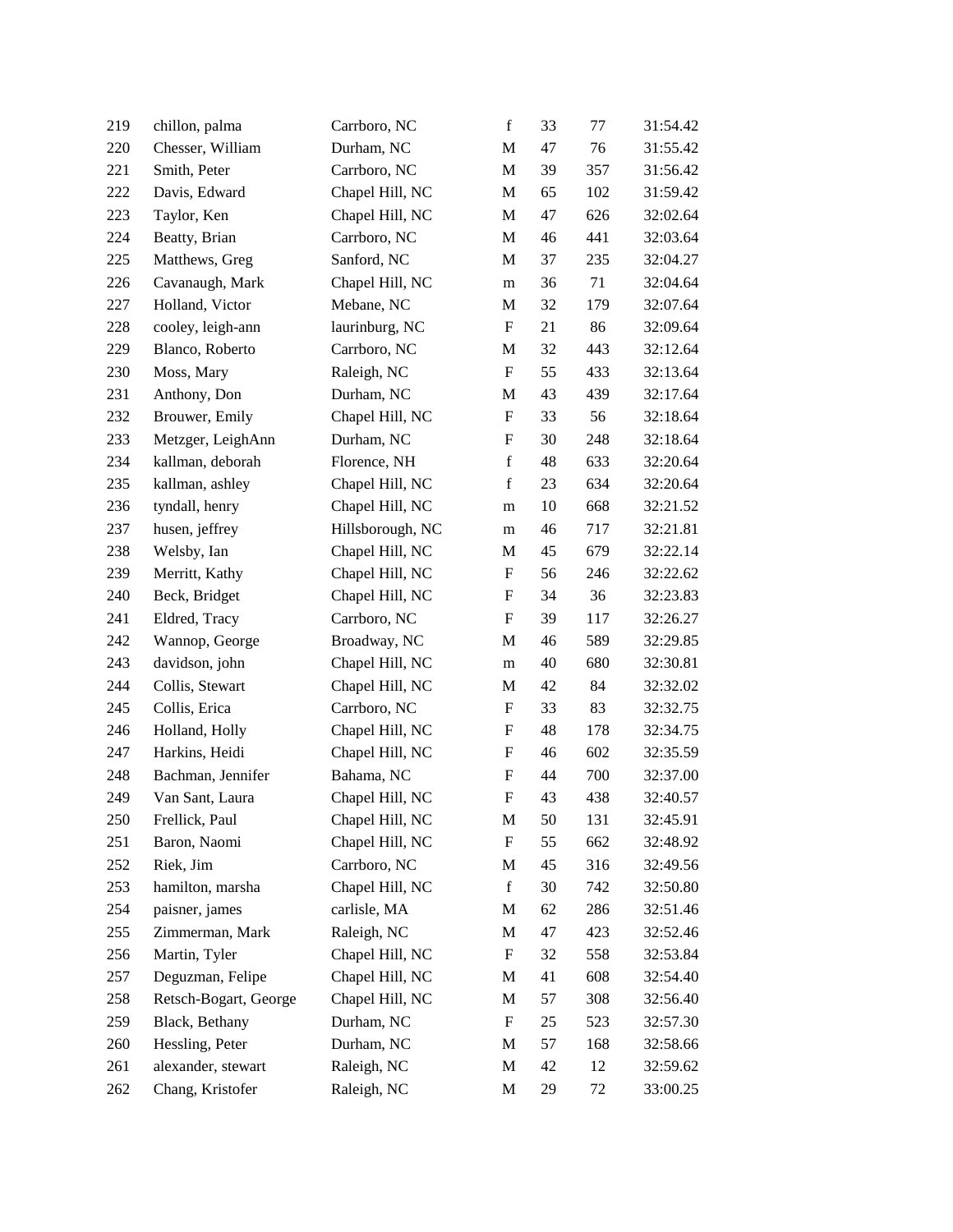| 263 | townsend, jacob         | Chapel Hill, NC  | m                         | 30 | 499 | 33:01.51 |
|-----|-------------------------|------------------|---------------------------|----|-----|----------|
| 264 | Lafleur, Jennifer       | Durham, NC       | F                         | 31 | 213 | 33:04.51 |
| 265 | Huber, Andy             | Chapel Hill, NC  | M                         | 60 | 186 | 33:06.51 |
| 266 | bulik-sullivan, natalie | Chapel Hill, NC  | $\mathbf f$               | 14 | 721 | 33:07.35 |
| 267 | Cupitt, Howard          | DURHAM, NC       | M                         | 68 | 97  | 33:07.67 |
| 268 | Lewis, Parker           | Chapel Hill, NC  | m                         | 11 | 688 | 33:09.43 |
| 269 | McClanahan, Jon         | Durham, NC       | M                         | 31 | 236 | 33:10.43 |
| 270 | Berry, Kathy            | Chapel Hill, NC  | F                         | 54 | 522 | 33:11.43 |
| 271 | charles, lora           | DURHAM, NC       | F                         | 38 | 73  | 33:13.43 |
| 272 | hunter, jenna           | New York, NY     | $\mathbf f$               | 25 | 648 | 33:14.23 |
| 273 | Moulder, Katie          | Mebane, NC       | $\boldsymbol{\mathrm{F}}$ | 38 | 613 | 33:14.60 |
| 274 | Turner, Mark            | Chapel Hill, NC  | M                         | 42 | 643 | 33:17.60 |
| 275 | bulik-sullivan, emily   | Chapel Hill, NC  | $\mathbf f$               | 16 | 720 | 33:19.60 |
| 276 | Russell, Brian          | Raleigh, NC      | M                         | 51 | 713 | 33:22.60 |
| 277 | Kolling-Perin, Sharon   | Carrboro, NC     | F                         | 33 | 211 | 33:27.60 |
| 278 | Porter, Greg            | Carrboro, NC     | M                         | 48 | 298 | 33:27.60 |
| 279 | Piesse, Sophie          | Carrboro, NC     | F                         | 39 | 295 | 33:28.60 |
| 280 | Nonneman, Randy         | Chapel Hill, NC  | M                         | 32 | 280 | 33:29.60 |
| 281 | kilany, oman            | Durham, NC       | m                         | 35 | 629 | 33:30.60 |
| 282 | Swasey, Judith          | Chapel Hill, NC  | F                         | 62 | 638 | 33:32.60 |
| 283 | mary, kilany            | Durham, NC       | $\mathbf f$               | 31 | 631 | 33:34.60 |
| 284 | Varela, Jazmin          | Chapel Hill, NC  | F                         | 35 | 500 | 33:34.60 |
| 285 | Lutz, Melissa           | Chapel Hill, NC  | F                         | 46 | 230 | 33:36.60 |
| 286 | Clossick, Tina          | Chapel Hill, NC  | F                         | 38 | 739 | 33:36.60 |
| 287 | Crittenden, Hilary      | Chapel Hill, NC  | F                         | 38 | 93  | 33:41.28 |
| 288 | Balfour, James          | Mebane, NC       | M                         | 40 | 29  | 33:42.73 |
| 289 | Rose, Jill              | Chapel Hill, NC  | F                         | 42 | 328 | 33:42.73 |
| 290 | Breakfield, Ian         | Chapel Hill, NC  | M                         | 14 | 525 | 33:48.73 |
| 291 | Jones, Lisa             | Chapel Hill, NC  | F                         | 33 | 198 | 33:53.73 |
| 292 | Rives, Don              | Chapel Hill, NC  | M                         | 49 | 321 | 33:53.73 |
| 293 | McGee, Jason            | Carrboro, NC     | M                         | 28 | 238 | 33:53.73 |
| 294 | Brennan, Paula          | Chapel Hill, NC  | F                         | 47 | 527 | 33:57.73 |
| 295 | Keck, Frazier           | Chapel Hill, NC  | M                         | 49 | 551 | 33:58.69 |
| 296 | tyndall, amos           | Chapel Hill, NC  | m                         | 44 | 666 | 34:05.68 |
| 297 | ross, michael           | Unknown, NA      | m                         | 26 | 732 | 34:06.46 |
| 298 | Holaday, Sue            | Leesburg, NC     | F                         | 41 | 547 | 34:08.68 |
| 299 | Ollila, Mary            | Chapel Hill, NC  | F                         | 45 | 284 | 34:08.68 |
| 300 | Blunk, John             | Chapel Hill, NC  | M                         | 53 | 49  | 34:09.68 |
| 301 | Holaday, Chris          | Leesburg, NC     | M                         | 44 | 546 | 34:09.68 |
| 302 | Matthews, David         | Carrboro, NC     | M                         | 33 | 234 | 34:12.18 |
| 303 | McClurg, Mary           | Chapel Hill, NC  | F                         | 40 | 560 | 34:17.71 |
| 304 | Ames, Milly             | Chapel Hill, NC  | F                         | 12 | 16  | 34:19.71 |
| 305 | gooden, dana            | Hillsborough, NC | F                         | 44 | 144 | 34:20.71 |
| 306 | Northen, Hadley         | Chapel Hill, NC  | F                         | 24 | 281 | 34:20.71 |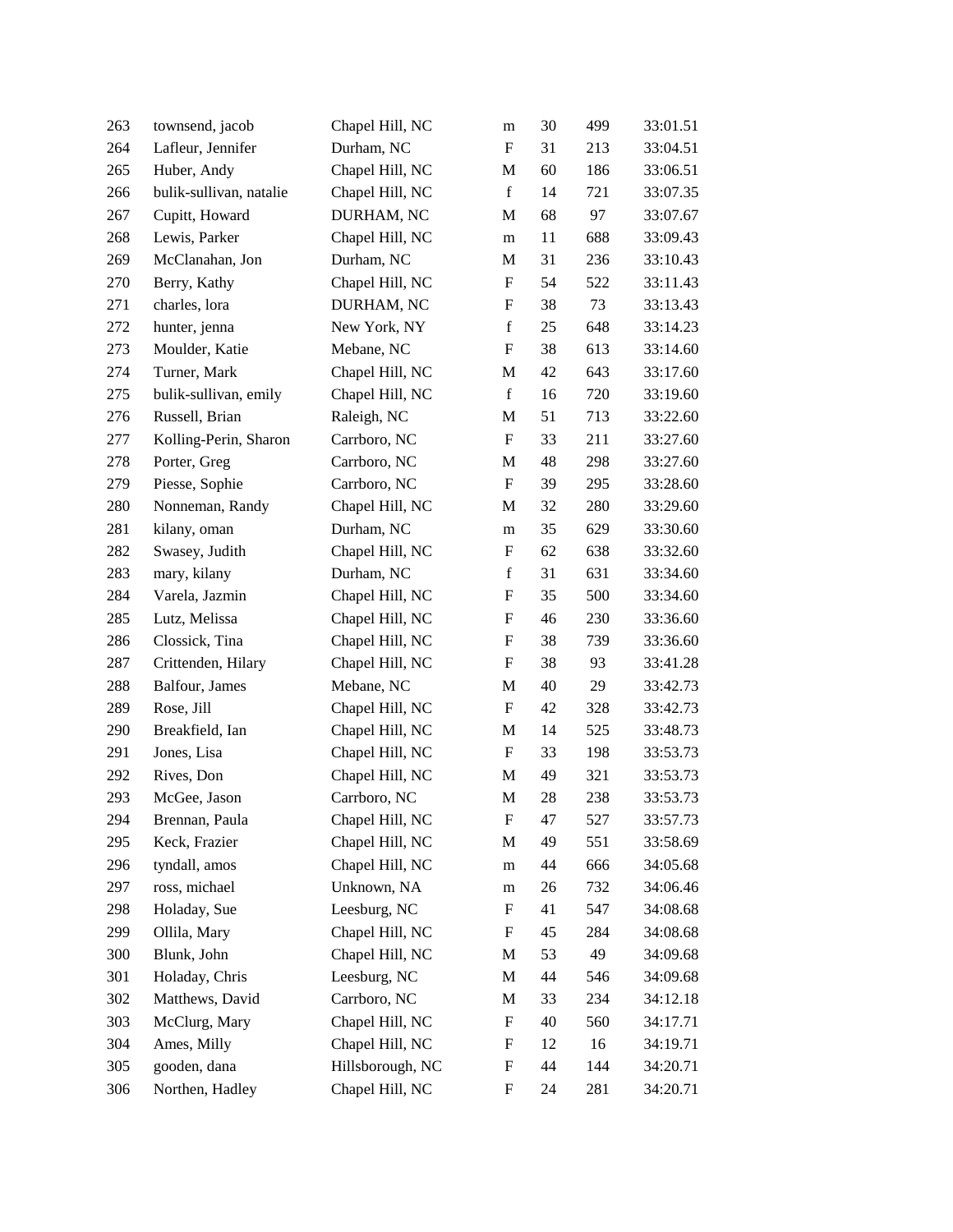| 307 | Jones, Walton            | RALEIGH, NC      | M                         | 55 | 199 | 34:21.71 |
|-----|--------------------------|------------------|---------------------------|----|-----|----------|
| 308 | Staley, David            | Hillsborough, NC | M                         | 25 | 362 | 34:22.37 |
| 309 | White, Amy               | Durham, NC       | $\boldsymbol{\mathrm{F}}$ | 33 | 402 | 34:27.28 |
| 310 | Murray, Desiree          | Chapel Hill, NC  | F                         | 42 | 270 | 34:27.62 |
| 311 | Hails, Dick              | Greensboro, NC   | M                         | 58 | 153 | 34:28.35 |
| 312 | Shubert, Tiffany         | Chapel Hill, NC  | $\boldsymbol{\mathrm{F}}$ | 40 | 351 | 34:28.87 |
| 313 | Randall, Megan           | Chapel Hill, NC  | F                         | 32 | 490 | 34:30.54 |
| 314 | Runkle, Paul             | Chapel Hill, NC  | M                         | 45 | 622 | 34:33.54 |
| 315 | Strickland, Samantha     | Mebane, NC       | $\mathbf f$               | 24 | 368 | 34:38.63 |
| 316 | rath-xarlacos, martha    | Chapel Hill, NC  | $\mathbf f$               | 39 | 304 | 34:40.06 |
| 317 | love, erv                | Raleigh, NC      | M                         | 66 | 227 | 34:40.62 |
| 318 | Emrich, Steve            | Pittsboro, NC    | M                         | 37 | 118 | 34:41.59 |
| 319 | Gall, Holli              | Chapel Hill, NC  | $\mathbf f$               | 31 | 460 | 34:42.55 |
| 320 | ames, natalie            | Chapel Hill, NC  | F                         | 41 | 17  | 34:43.87 |
| 321 | Naderer, Odin            | Chapel Hill, NC  | M                         | 47 | 566 | 34:44.57 |
| 322 | Byrd, Noah               | Durham, NC       | M                         | 38 | 65  | 34:51.57 |
| 323 | Conteh, Laurie           | Mebane, NC       | F                         | 29 | 85  | 34:51.65 |
| 324 | Hawley, Dawna            | Chapel Hill, NC  | F                         | 40 | 163 | 34:52.22 |
| 325 | Hardy, Richard           | Carrboro, NC     | M                         | 29 | 156 | 34:52.65 |
| 326 | Li, Vivian               | Durham, NC       | F                         | 52 | 472 | 34:55.65 |
| 327 | Massai, Rachel           | Mebane, NC       | F                         | 34 | 627 | 35:02.65 |
| 328 | Boccieri, Margie         | Chapel Hill, NC  | F                         | 42 | 653 | 35:10.40 |
| 329 | Adams, Brian             | Mebane, NC       | M                         | 27 | 518 | 35:11.69 |
| 330 | Swasey, Tom              | Chapel Hill, NC  | M                         | 61 | 639 | 35:14.52 |
| 331 | Akers, Charles           | Raleigh, NC      | M                         | 30 | 11  | 35:15.80 |
| 332 | akers, blanca            | Raleigh, NC      | $\mathbf f$               | 31 | 619 | 35:16.12 |
| 333 | Allen, Chip              | Chapel Hill, NC  | M                         | 57 | 610 | 35:20.54 |
| 334 | Helton, Margaret         | Carrboro, NC     | F                         | 49 | 166 | 35:21.75 |
| 335 | Pedersen, Claire         | Chapel Hill, NC  | F                         | 10 | 607 | 35:27.71 |
| 336 | Schaeffer, Stephanie     | Dallas, TX       | F                         | 26 | 340 | 35:29.04 |
| 337 | Lewis, Craig             | Chapel Hill, NC  | M                         | 46 | 689 | 35:30.46 |
| 338 | Carswell, Lori           | Chapel Hill, NC  | F                         | 47 | 70  | 35:33.82 |
| 339 | Morris, Carolyn          | Chapel Hill, NC  | F                         | 41 | 264 | 35:34.16 |
| 340 | Duncan, Catherine        | Chapel Hill, NC  | $\mathbf f$               | 45 | 456 | 35:34.53 |
| 341 | Davidson, Jean           | Carrboro, NC     | F                         | 27 | 101 | 35:35.16 |
| 342 | Meltzer-Brody, Samantha  | Chapel Hill, NC  | F                         | 41 | 245 | 35:38.26 |
| 343 | Coulter, Kathy           | Chapel Hill, NC  | F                         | 50 | 88  | 35:41.56 |
| 344 | Sullivan, Shawn          | Chapel Hill, NC  | M                         | 39 | 587 | 35:44.47 |
| 345 | Pedersen, Kurt           | Chapel Hill, NC  | M                         | 44 | 290 | 35:45.05 |
| 346 | boyd, edward             | Durham, NC       | m                         | 67 | 524 | 35:48.47 |
| 347 | Bustillo-Silva, Bakhtiar | Durham, NC       | M                         | 17 | 61  | 35:50.20 |
| 348 | Sykes, Grace             | DURHAM, NC       | $\boldsymbol{\mathrm{F}}$ | 19 | 588 | 35:50.60 |
| 349 | Walters, Susan           | Durham, NC       | F                         | 52 | 390 | 35:50.60 |
| 350 | Van Ark, Gwen            | Chapel Hill, NC  | $\boldsymbol{F}$          | 46 | 637 | 35:53.60 |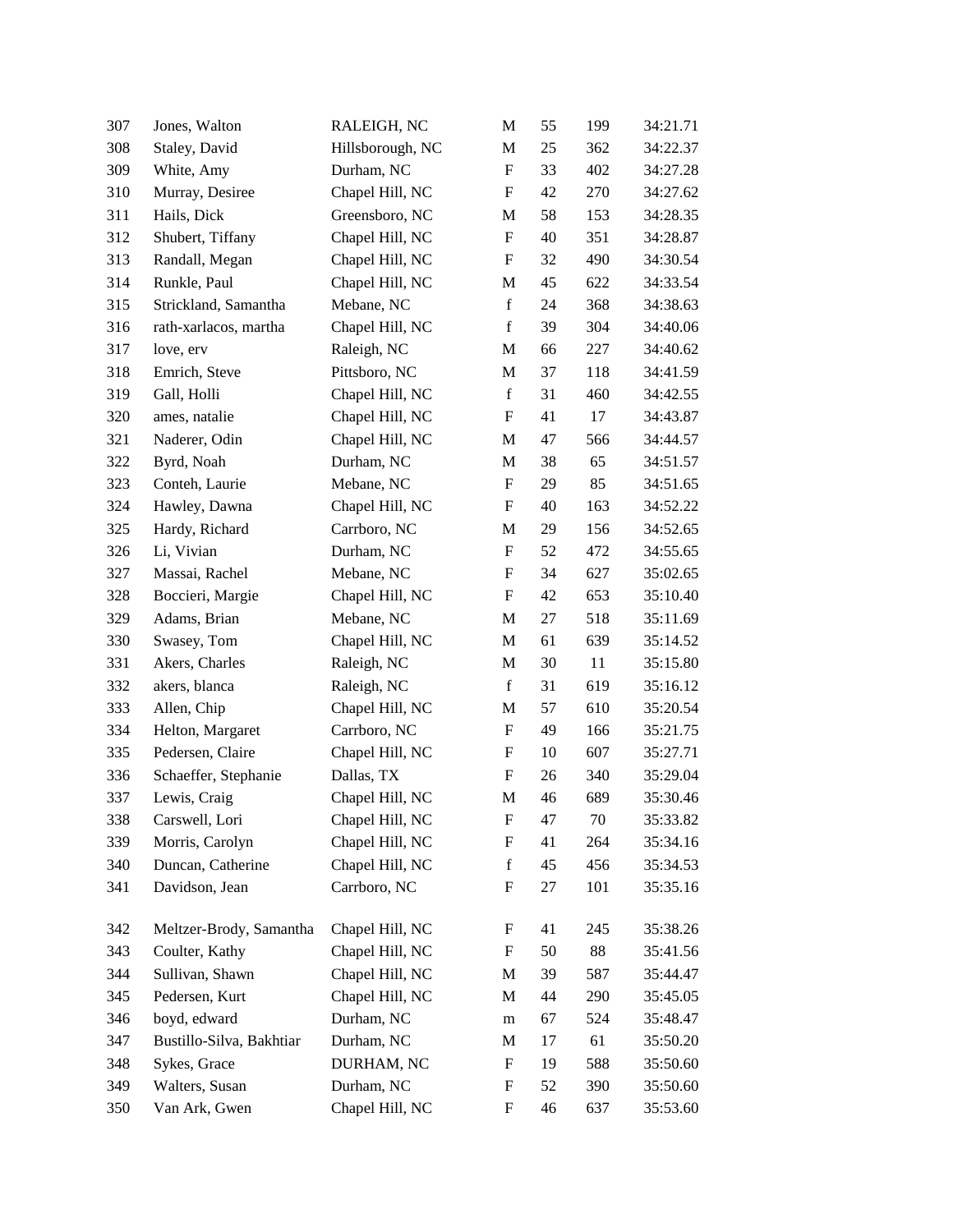| 351 | Mineer, Joyce         | Bear Creek, NC   | $\boldsymbol{\mathrm{F}}$ | 44 | 255 | 35:56.64 |
|-----|-----------------------|------------------|---------------------------|----|-----|----------|
| 352 | Limerick, Christopher | Chapel Hill, NC  | M                         | 40 | 473 | 35:58.59 |
| 353 | Dadolf, Jason         | Chapel Hill, NC  | M                         | 9  | 450 | 35:59.36 |
| 354 | Lund, Jennifer        | Chapel Hill, NC  | F                         | 29 | 229 | 36:03.55 |
| 355 | rasmussen, liv        | Chapel Hill, NC  | $\mathbf f$               | 29 | 623 | 36:05.55 |
| 356 | Ballard, Dorsey       | Carrboro, NC     | F                         | 25 | 670 | 36:05.90 |
| 357 | Murtagh, Rory         | Chapel Hill, NC  | M                         | 47 | 273 | 36:07.54 |
| 358 | Helm-Murtagh, Susan   | Chapel Hill, NC  | $\boldsymbol{\mathrm{F}}$ | 45 | 165 | 36:07.81 |
| 359 | hosman, suzanne       | Chapel Hill, NC  | $\mathbf f$               | 47 | 467 | 36:08.28 |
| 360 | McClurg, Bob          | Chapel Hill, NC  | M                         | 40 | 559 | 36:10.49 |
| 361 | Guy, Cynthia          | Chapel Hill, NC  | F                         | 47 | 151 | 36:11.42 |
| 362 | Keane, Julie          | Chapel Hill, NC  | F                         | 41 | 550 | 36:14.30 |
| 363 | White, Erin           | Raleigh, NC      | M                         | 37 | 403 | 36:14.91 |
| 364 | Baldwin, Rosecrans    | Chapel Hill, NC  | M                         | 33 | 28  | 36:14.97 |
| 365 | Aghaiepour, Kambiz    | Carrboro, NC     | M                         | 40 | 10  | 36:18.33 |
| 366 | Kelson, Melissa       | Chapel Hill, NC  | F                         | 33 | 206 | 36:22.30 |
| 367 | Walker, John          | Pittsboro, NC    | M                         | 42 | 503 | 36:23.00 |
| 368 | Huynh, Keegan         | Mebane, NC       | M                         | 16 | 189 | 36:23.73 |
| 369 | Kohrman, Eliza        | Mebane, NC       | F                         | 16 | 728 | 36:25.72 |
| 370 | Breakfield, Mark      | Chapel Hill, NC  | M                         | 37 | 526 | 36:25.79 |
| 371 | Byrd, Mariana         | Durham, NC       | F                         | 31 | 64  | 36:25.86 |
| 372 | Wallace, Jacquelyn    | Carrboro, NC     | $\mathbf f$               | 33 | 684 | 36:26.77 |
| 373 | Wallace, Jimmy        | Carrboro, NC     | m                         | 33 | 683 | 36:26.84 |
| 374 | kern, terry           | Chapel Hill, NC  | $\mathbf f$               | 42 | 552 | 36:28.57 |
| 375 | Staley, Kristin       | Hillsborough, NC | F                         | 26 | 363 | 36:28.92 |
| 376 | Karpinos, Ralph       | Chapel Hill, NC  | M                         | 60 | 430 | 36:29.64 |
| 377 | ewing, garreth        | Chapel Hill, NC  | m                         | 36 | 612 | 36:29.87 |
| 378 | Woodward, Ben         | Raleigh, NC      | M                         | 33 | 413 | 36:30.19 |
| 379 | Howes, Pat            | Chapel Hill, NC  | F                         | 43 | 185 | 36:37.42 |
| 380 | Surh, Jerry           | Carrboro, NC     | M                         | 71 | 437 | 36:44.92 |
| 381 | Price, Tammy          | Durham, NC       | F                         | 47 | 303 | 36:46.92 |
| 382 | Rosen, Norm           | Chapel Hill, NC  | m                         | 56 | 329 | 36:50.92 |
| 383 | Bramson, brian        | Durham, NC       | m                         | 40 | 691 | 36:51.16 |
| 384 | Reynolds, Scott       | Chapel Hill, NC  | M                         | 40 | 309 | 36:51.86 |
| 385 | Anderson, Sheelagh    | Chapel Hill, NC  | F                         | 63 | 19  | 36:56.86 |
| 386 | Campbell, Jay         | Chapel Hill, NC  | M                         | 40 | 67  | 36:58.86 |
| 387 | <b>BERRY, RICKY</b>   | Hillsborough, NC | M                         | 54 | 41  | 36:59.86 |
| 388 | Wasiolek, Sue         | DURHAM, NC       | $\mathbf f$               | 55 | 508 | 37:00.16 |
| 389 | Thornton, Jessica     | Carrboro, NC     | F                         | 31 | 375 | 37:01.79 |
| 390 | Dudley, Kenan         | Chapel Hill, NC  | m                         | 15 | 113 | 37:04.79 |
| 391 | Hashek, Ed            | Milwaukee, WI    | M                         | 59 | 162 | 37:06.79 |
| 392 | Ghio, Andrew          | Chapel Hill, NC  | M                         | 55 | 137 | 37:09.80 |
| 393 | Madden, Michael       | Chapel Hill, NC  | M                         | 55 | 609 | 37:09.93 |
| 394 | Everard, Andrew       | Saxapahaw, NC    | M                         | 37 | 122 | 37:11.30 |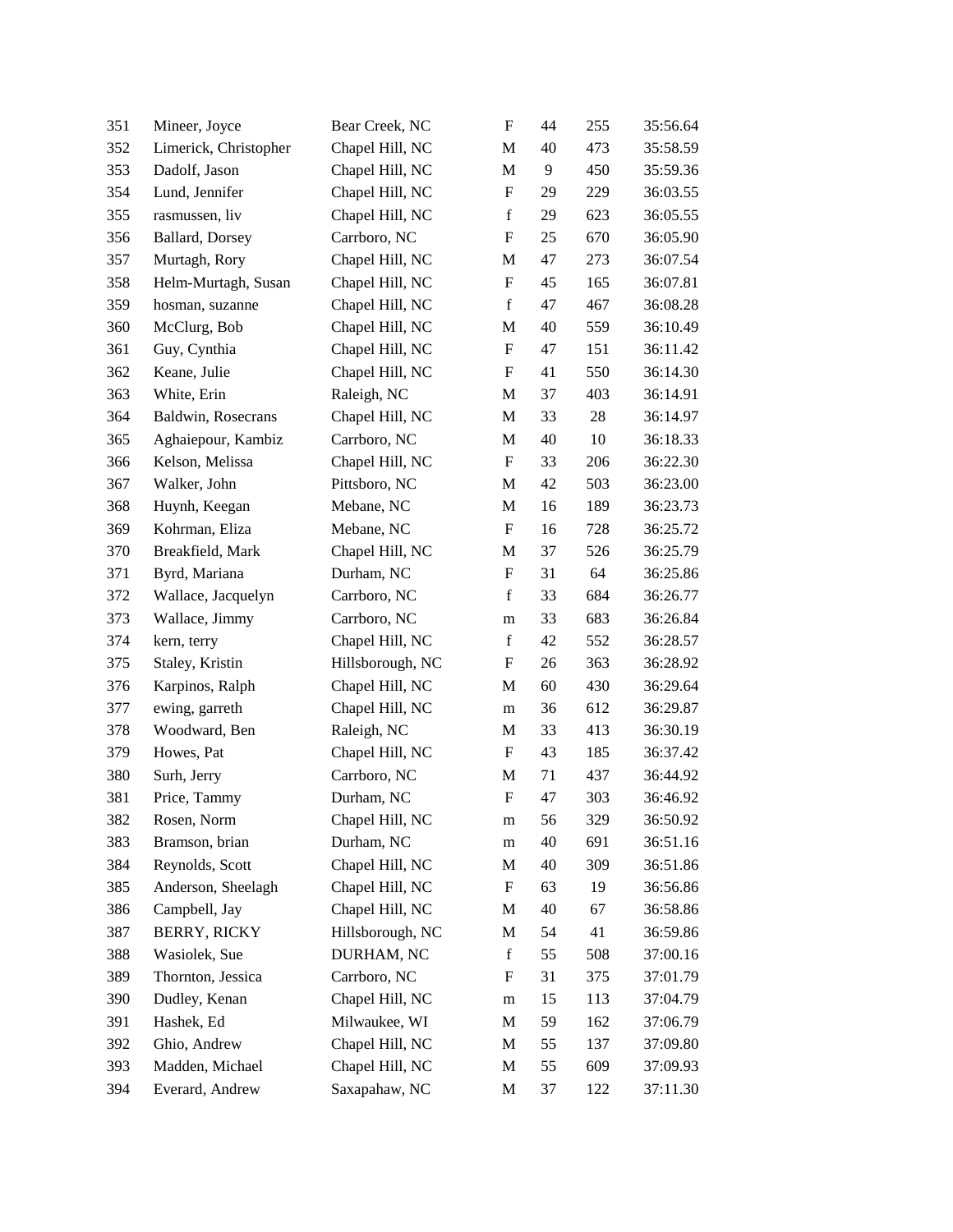| 395 | Stingone, Jeanette  | Chapel Hill, NC | F           | 30 | 364 | 37:16.46 |
|-----|---------------------|-----------------|-------------|----|-----|----------|
| 396 | Scoby, Alma         | Chapel Hill, NC | F           | 34 | 344 | 37:17.81 |
| 397 | Shaffer, Susan      | Chapel Hill, NC | F           | 50 | 348 | 37:18.81 |
| 398 | DODSON, ANDY        | Chapel Hill, NC | M           | 30 | 538 | 37:20.81 |
| 399 | Whitmire, Farrah    | Cary, NC        | F           | 16 | 405 | 37:23.66 |
| 400 | Ireland, Elizabeth  | Chapel Hill, NC | F           | 24 | 190 | 37:23.73 |
| 401 | Youngman, Alex      | Chapel Hill, NC | M           | 14 | 640 | 37:24.99 |
| 402 | Crummett, Bobbi     | Chapel Hill, NC | F           | 49 | 449 | 37:27.11 |
| 403 | Gan, Audrey         | Chapel Hill, NC | F           | 45 | 134 | 37:30.53 |
| 404 | Murray, Kathleen    | Chapel Hill, NC | F           | 19 | 271 | 37:31.33 |
| 405 | lauen, joanna       | Carrboro, NC    | $\mathbf f$ | 39 | 555 | 37:33.63 |
| 406 | Harris, Shannon     | Carrboro, NC    | $\mathbf f$ | 36 | 159 | 37:34.95 |
| 407 | wells, john         | Carrboro, NC    | m           | 28 | 658 | 37:35.75 |
| 408 | Cutts, Lori         | DURHAM, NC      | F           | 47 | 100 | 37:36.53 |
| 409 | Crockett, Jason     | DURHAM, NC      | M           | 33 | 94  | 37:36.97 |
| 410 | campbell, christian | Pittsboro, NC   | m           | 42 | 600 | 37:37.82 |
| 411 | mahr, michele       | Chapel Hill, NC | $\mathbf f$ | 35 | 687 | 37:37.91 |
| 412 | Errickson, April    | Chapel Hill, NC | F           | 38 | 120 | 37:39.25 |
| 413 | Whitmire, Tim       | Cary, NC        | M           | 49 | 407 | 37:39.87 |
| 414 | kintzing, meredith  | Unknown, NA     | $\mathbf f$ | 30 | 734 | 37:40.87 |
| 415 | dixon, grady        | Richmond, VA    | m           | 65 | 646 | 37:41.12 |
| 416 | Halvorson, Rebecca  | Chapel Hill, NC | F           | 35 | 155 | 37:41.80 |
| 417 | mooney, anne        | Chapel Hill, NC | $\mathbf f$ | 29 | 738 | 37:41.81 |
| 418 | Reeves, Amy         | Chapel Hill, NC | F           | 37 | 307 | 37:42.87 |
| 419 | Sisk, R             | Chapel Hill, NC | M           | 53 | 354 | 37:44.35 |
| 420 | Phipps, Jessica     | Chapel Hill, NC | $\mathbf f$ | 26 | 294 | 37:44.69 |
| 421 | Paisner, Sara       | Chapel Hill, NC | F           | 37 | 287 | 37:45.18 |
| 422 | White, Adam         | Durham, NC      | M           | 34 | 401 | 37:49.37 |
| 423 | Collins, Robert     | Richmond, VA    | M           | 38 | 534 | 37:49.39 |
| 424 | Kovarova, Martina   | Chapel Hill, NC | F           | 38 | 698 | 37:50.07 |
| 425 | Irvin, Margaret     | Durham, NC      | $\mathbf F$ | 27 | 192 | 37:50.39 |
| 426 | Schneider, Eric     | Pittsboro, NC   | m           | 46 | 579 | 37:51.34 |
| 427 | townsend, catherine | Chapel Hill, NC | $\mathbf f$ | 30 | 498 | 37:51.65 |
| 428 | Crawford, Jeffrey   | DURHAM, NC      | М           | 61 | 92  | 37:51.88 |
| 429 | Donley, Carrie      | Chapel Hill, NC | F           | 33 | 539 | 37:52.23 |
| 430 | yaemsiri, sirin     | Carrboro, NC    | $\mathbf f$ | 28 | 657 | 37:52.39 |
| 431 | Blackwell, Susan    | DURHAM, NC      | F           | 50 | 44  | 37:54.03 |
| 432 | Kelchner, Dave      | Chapel Hill, NC | M           | 56 | 203 | 38:01.70 |
| 433 | Lindley, Maya       | Chapel Hill, NC | F           | 33 | 224 | 38:02.70 |
| 434 | Shaffer, Don        | Chapel Hill, NC | M           | 54 | 347 | 38:03.70 |
| 435 | Viles, Charles      | Carrboro, NC    | M           | 49 | 387 | 38:06.21 |
| 436 | Peterson, Cammie    | Chapel Hill, NC | F           | 29 | 489 | 38:06.93 |
| 437 | Cupitt, Julia       | DURHAM, NC      | F           | 62 | 98  | 38:08.46 |
| 438 | Eklund, Brika       | Chapel Hill, NC | F           | 25 | 116 | 38:09.44 |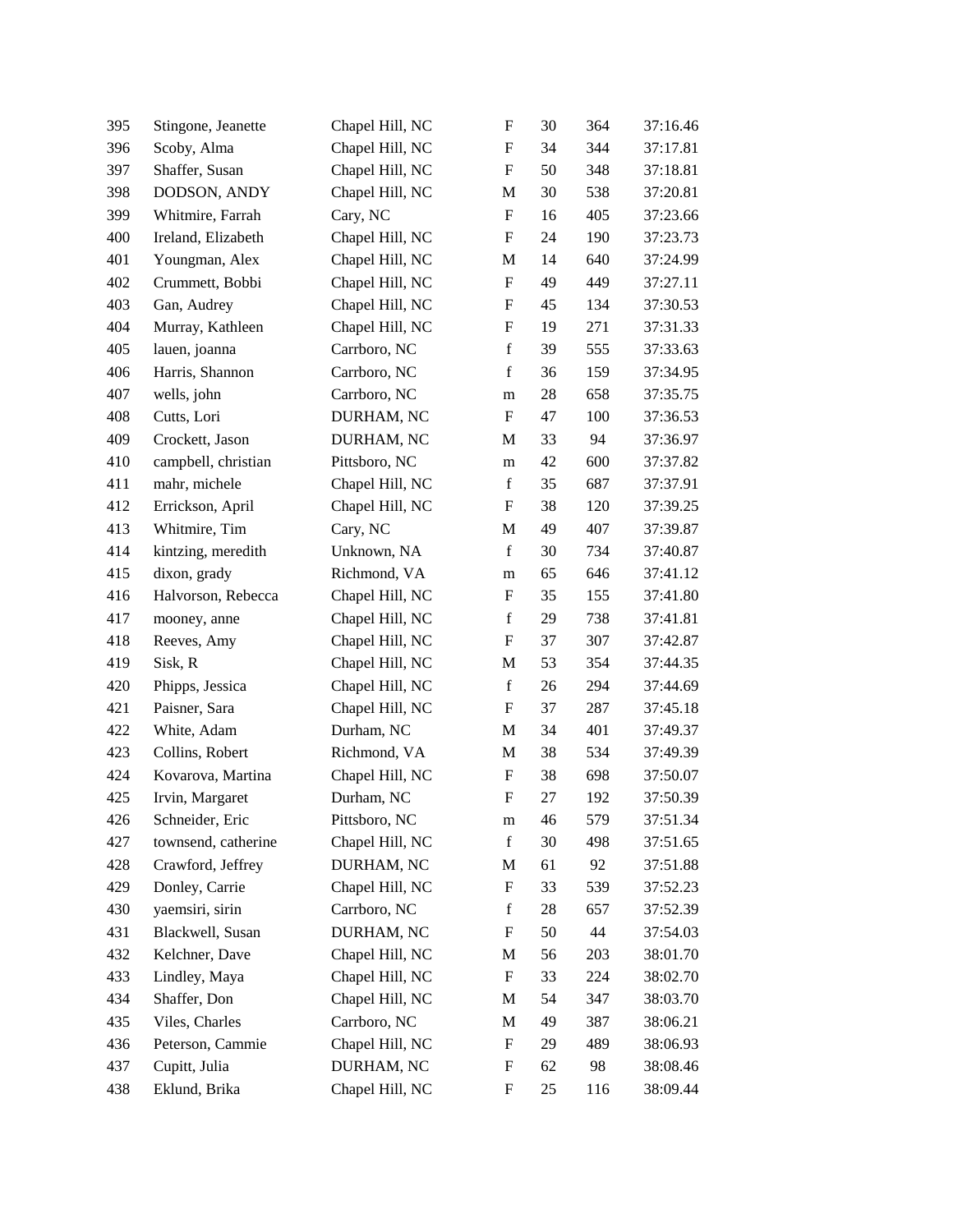| 439 | Moody, Lisa         | Durham, NC            | F           | 42 | 665 | 38:14.63 |
|-----|---------------------|-----------------------|-------------|----|-----|----------|
| 440 | Rothwell, Diane     | Chapel Hill, NC       | F           | 50 | 744 | 38:20.75 |
| 441 | Bloom, Kerry        | Chapel Hill, NC       | M           | 56 | 45  | 38:25.74 |
| 442 | DeSiato, Alexandra  | Saxapahaw, NC         | F           | 30 | 106 | 38:26.20 |
| 443 | Blackwell, John     | DURHAM, NC            | M           | 36 | 43  | 38:27.50 |
| 444 | Barnes, Edward      | Durham, NC            | $\mathbf M$ | 37 | 31  | 38:30.06 |
| 445 | funderburk, erin    | Chapel Hill, NC       | $\mathbf f$ | 25 | 604 | 38:30.09 |
| 446 | Lane, Amy           | Carrboro, NC          | F           | 30 | 216 | 38:33.09 |
| 447 | Duronio, Sue        | Chapel Hill, NC       | $\mathbf f$ | 45 | 115 | 38:36.53 |
| 448 | Siegel, Maria       | DURHAM, NC            | F           | 35 | 581 | 38:38.64 |
| 449 | Richardson, Julie   | Chapel Hill, NC       | F           | 47 | 315 | 38:39.55 |
| 450 | Murray, Sharon      | Chapel Hill, NC       | $\mathbf f$ | 46 | 272 | 38:43.54 |
| 451 | Parham, Tracy       | Chapel Hill, NC       | F           | 49 | 723 | 38:45.59 |
| 452 | Flournoy, Wayne     | Chapel Hill, NC       | M           | 51 | 542 | 38:45.72 |
| 453 | Byerly, Wesley      | Chapel Hill, NC       | M           | 53 | 63  | 38:46.49 |
| 454 | ordronneau, paul    | Chapel Hill, NC       | m           | 64 | 435 | 38:47.89 |
| 455 | Price, Samantha     | Chapel Hill, NC       | F           | 24 | 302 | 38:50.22 |
| 456 | Skrzynia, Cecile    | Chapel Hill, NC       | F           | 62 | 355 | 38:53.26 |
| 457 | Kleinhammes, Alfred | Chapel Hill, NC       | M           | 59 | 553 | 38:55.55 |
| 458 | Schneider, E.       | Pittsboro, NC         | M           | 14 | 578 | 38:57.71 |
| 459 | Haney, Richard      | Chapel Hill, NC       | M           | 57 | 462 | 39:00.37 |
| 460 | miller, elisabeth   | DURHAM, NC            | $\mathbf f$ | 34 | 719 | 39:02.87 |
| 461 | Schoenfisch, Ashley | Chapel Hill, NC       | F           | 30 | 493 | 39:04.30 |
| 462 | Womble, Pam         | Chapel Hill, NC       | F           | 51 | 591 | 39:06.04 |
| 463 | Cox, John           | GRAHAM, NC            | M           | 40 | 91  | 39:08.24 |
| 464 | Long, Tom           | Chapel Hill, NC       | M           | 41 | 226 | 39:09.84 |
| 465 | Meadows, Jennifer   | Chapel Hill, NC       | F           | 40 | 243 | 39:10.05 |
| 466 | Ivins, Sally        | Carrboro, NC          | F           | 54 | 193 | 39:13.45 |
| 467 | Rice, Tammy         | Mebane, NC            | F           | 44 | 311 | 39:19.19 |
| 468 | baker, caleb        | Mebane, NC            | m           | 34 | 693 | 39:20.19 |
| 469 | Burns, Kimberlie    | Carrboro, NC          | F           | 49 | 530 | 39:24.04 |
| 470 | Haase, Julian       | Chapel Hill, NC       | M           | 29 | 152 | 39:26.13 |
| 471 | menulty, james      | Whitsett, NC          | m           | 29 | 682 | 39:26.36 |
| 472 | Iritani, Marisa     | Chapel Hill, NC       | F           | 18 | 191 | 39:28.36 |
| 473 | Berkoff, Molly      | Chapel Hill, NC       | F           | 39 | 40  | 39:30.36 |
| 474 | Yehl, Mary          | <b>BURLINGTON, NC</b> | F           | 50 | 418 | 39:34.36 |
| 475 | Rotenberry, Mark    | Chapel Hill, NC       | М           | 51 | 333 | 39:34.37 |
| 476 | TAYLOR, LISA        | Efland, NC            | F           | 35 | 371 | 39:37.96 |
| 477 | Judson, Erin        | Chapel Hill, NC       | F           | 30 | 470 | 39:40.36 |
| 478 | McElligott, Zoe     | Durham, NC            | F           | 29 | 478 | 39:41.36 |
| 479 | Phelps, Patricia    | Carrboro, NC          | F           | 52 | 571 | 39:43.36 |
| 480 | Goss, Karen         | Chapel Hill, NC       | F           | 46 | 147 | 39:47.25 |
| 481 | Allen, Richard      | Pittsboro, NC         | M           | 34 | 15  | 39:48.30 |
| 482 | Rogers, Kimberly    | Carrboro, NC          | F           | 38 | 325 | 39:49.61 |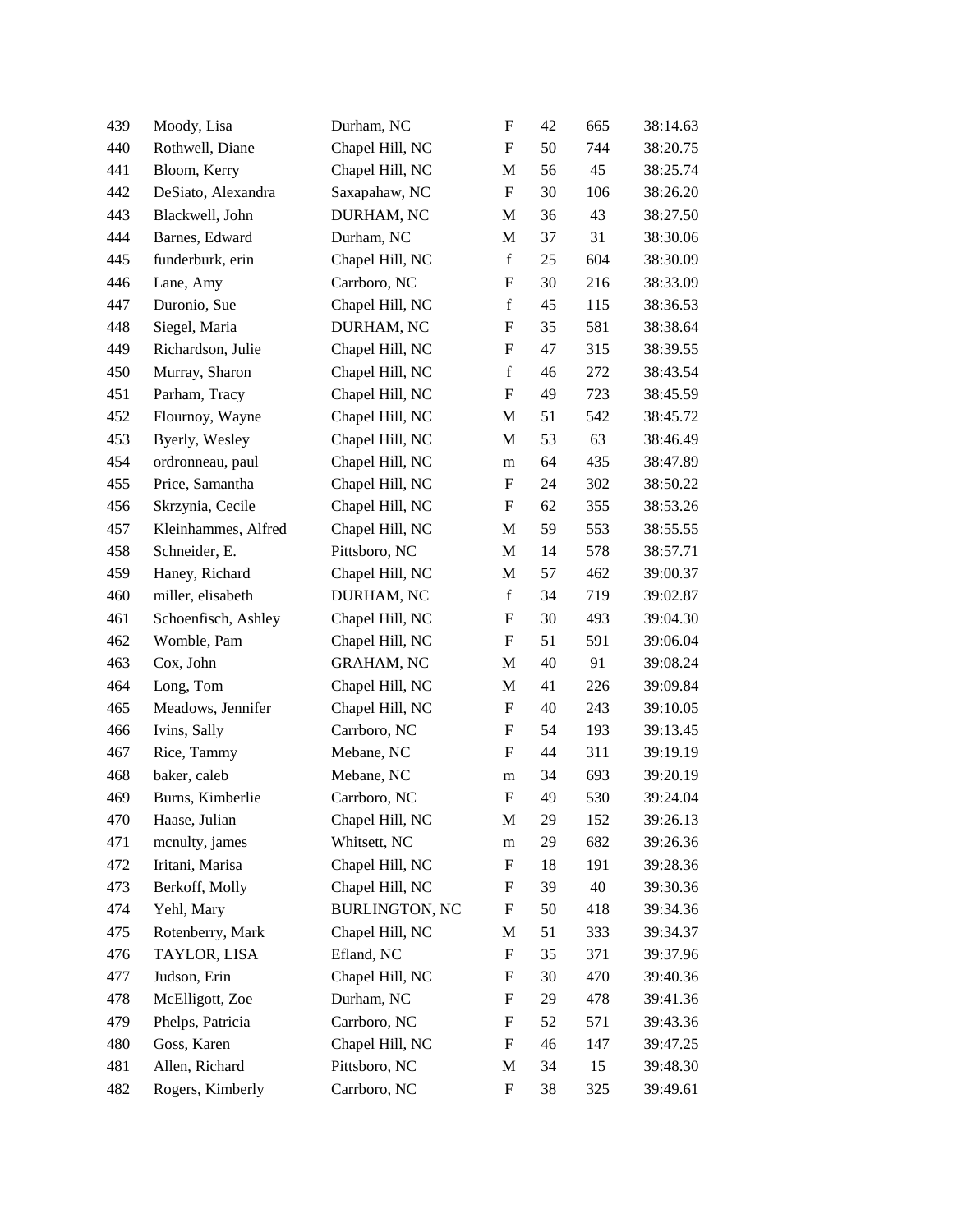| 483 | moore, daniel          | Chapel Hill, NC       | m                         | 26 | 651 | 39:50.36 |
|-----|------------------------|-----------------------|---------------------------|----|-----|----------|
| 484 | Grubbs, Susan          | DURHAM, NC            | F                         | 45 | 149 | 39:51.14 |
| 485 | Morelli, Troy          | Chapel Hill, NC       | M                         | 17 | 262 | 39:52.51 |
| 486 | Spagnardi, Thomas      | Durham, NC            | М                         | 44 | 583 | 39:57.33 |
| 487 | Campbell, Jeness       | Durham, NC            | $\boldsymbol{\mathrm{F}}$ | 40 | 68  | 39:58.64 |
| 488 | O'Loughlin, Kathleen   | Chapel Hill, NC       | F                         | 50 | 283 | 40:00.13 |
| 489 | Zaragoza, Betsy        | Chapel Hill, NC       | $\mathbf f$               | 40 | 618 | 40:01.77 |
| 490 | Doris, Mark            | Chapel Hill, NC       | M                         | 50 | 111 | 40:05.05 |
| 491 | powell, charles        | Pittsboro, NC         | М                         | 38 | 299 | 40:06.65 |
| 492 | Byrne, Carolyn         | Chapel Hill, NC       | F                         | 22 | 66  | 40:06.97 |
| 493 | Hendargo, Hansford     | DURHAM, NC            | M                         | 26 | 545 | 40:07.71 |
| 494 | Hart, Robert           | Chapel Hill, NC       | M                         | 56 | 463 | 40:09.11 |
| 495 | MacLeod, Doug          | Chapel Hill, NC       | m                         | 46 | 603 | 40:10.90 |
| 496 | Hughes, Michael        | Carrboro, NC          | М                         | 55 | 722 | 40:11.90 |
| 497 | Morris, Madeleine      | Chapel Hill, NC       | F                         | 12 | 267 | 40:11.90 |
| 498 | Lee, Heather           | Chapel Hill, NC       | F                         | 24 | 556 | 40:13.90 |
| 499 | Barwick, Karen         | Chapel Hill, NC       | F                         | 49 | 33  | 40:14.25 |
| 500 | Bukoski, Heidi         | Chapel Hill, NC       | F                         | 47 | 59  | 40:14.90 |
| 501 | Bray, Lou              | Durham, NC            | F                         | 40 | 53  | 40:17.28 |
| 502 | Harrison, Tonya        | Baltimore, MD         | F                         | 31 | 161 | 40:18.95 |
| 503 | Cunningham, Maureen    | Hillsborough, NC      | F                         | 46 | 96  | 40:21.27 |
| 504 | Spagnardi, Joseph      | Durham, NC            | M                         | 46 | 359 | 40:23.51 |
| 505 | Clark, Daniel          | <b>BURLINGTON, NC</b> | M                         | 40 | 79  | 40:23.92 |
| 506 | Ross, Allison          | Chapel Hill, NC       | F                         | 48 | 330 | 40:25.51 |
| 507 | Massa, Toni            | Pittsboro, NC         | F                         | 49 | 477 | 40:26.65 |
| 508 | Pawson, Barry          | Pittsboro, NC         | M                         | 53 | 488 | 40:26.85 |
| 509 | White, Allen           | Brunswick, OH         | M                         | 56 | 511 | 40:26.88 |
| 510 | Novak, Adam            | Chapel Hill, NC       | M                         | 37 | 568 | 40:27.66 |
| 511 | Novak, Julie           | Chapel Hill, NC       | F                         | 36 | 569 | 40:27.72 |
| 512 | Price, Jack            | Chapel Hill, NC       | M                         | 50 | 573 | 40:29.40 |
| 513 | Silva, Hernan          | Durham, NC            | $\mathbf M$               | 46 | 686 | 40:30.40 |
| 514 | Moser, Robin           | Chapel Hill, NC       | F                         | 56 | 564 | 40:33.49 |
| 515 | Staub, Kalina          | DURHAM, NC            | F                         | 25 | 585 | 40:34.90 |
| 516 | Weller, Leslie         | Fuquay-Varina, NC     | F                         | 33 | 398 | 40:35.90 |
| 517 | Johnson, Kristin       | Durham, NC            | F                         | 27 | 549 | 40:36.25 |
| 518 | Fields, Debra          | Hillsborough, NC      | F                         | 47 | 125 | 40:36.90 |
| 519 | zakary, cynthia        | Chapel Hill, NC       | f                         | 30 | 655 | 40:37.91 |
| 520 | Seiz, George           | Durham, NC            | M                         | 59 | 346 | 40:41.34 |
| 521 | Arnel, Tom             | Carrboro, NC          | М                         | 47 | 25  | 40:43.76 |
| 522 | Simpson-Vos, Juliellen | Durham, NC            | F                         | 40 | 353 | 40:44.73 |
| 523 | Shaw, Kathy            | Chapel Hill, NC       | F                         | 40 | 495 | 40:46.04 |
| 524 | Gillaspy, Kathi        | Raleigh, NC           | F                         | 40 | 140 | 40:46.46 |
| 525 | Bohager, Dawnya        | Saxapahaw, NC         | F                         | 32 | 50  | 40:48.08 |
| 526 | Lawrence, Susan        | Chapel Hill, NC       | F                         | 48 | 217 | 40:52.26 |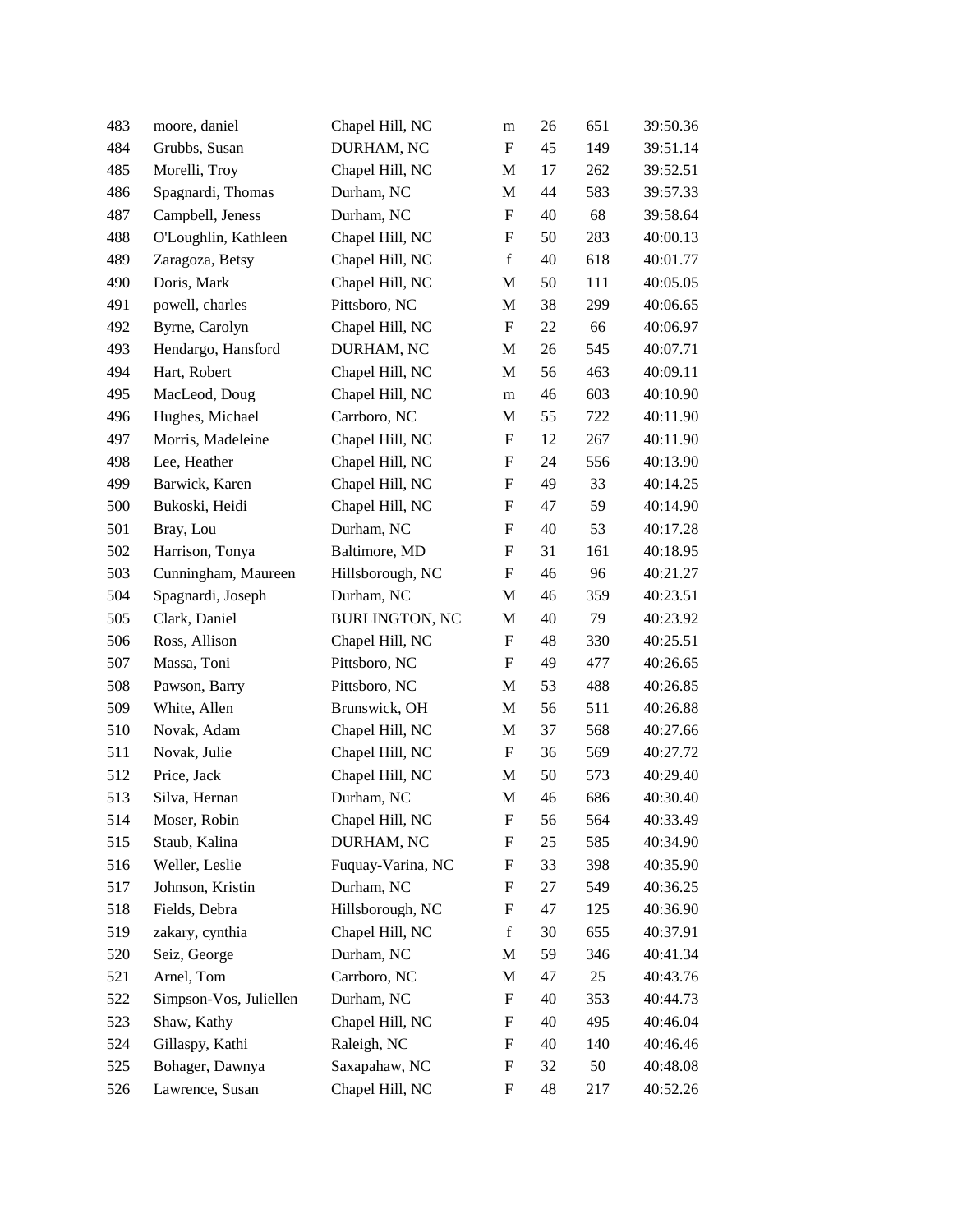| 527 | mikkelsen, vibeka         | Rockville, MD     | $\mathbf f$               | 23 | 745 | 40:52.83 |
|-----|---------------------------|-------------------|---------------------------|----|-----|----------|
| 528 | McIver, Paula             | Durham, NC        | $\mathbf F$               | 44 | 625 | 40:57.74 |
| 529 | Margolin, Nancy           | Carrboro, NC      | F                         | 56 | 431 | 41:01.46 |
| 530 | Boone, Joan               | Efland, NC        | F                         | 57 | 52  | 41:03.76 |
| 531 | basnight, lindsay         | Chapel Hill, NC   | $\mathbf f$               | 27 | 592 | 41:07.62 |
| 532 | Raynor, Anne              | Carrboro, NC      | $\boldsymbol{\mathrm{F}}$ | 56 | 708 | 41:09.34 |
| 533 | Fields, Timothy           | Durham, NC        | M                         | 22 | 126 | 41:11.46 |
| 534 | Bryant, Janice            | Chapel Hill, NC   | $\boldsymbol{\mathrm{F}}$ | 46 | 446 | 41:25.90 |
| 535 | Randolph, Greg            | Chapel Hill, NC   | М                         | 47 | 491 | 41:26.19 |
| 536 | dondero, emily            | Pittsboro, NC     | F                         | 25 | 110 | 41:31.78 |
| 537 | Linford, Michael          | Chapel Hill, NC   | M                         | 42 | 475 | 41:33.89 |
| 538 | Linford, Joseph           | Chapel Hill, NC   | M                         | 12 | 474 | 41:33.89 |
| 539 | Laliberte, Brian          | Chapel Hill, NC   | M                         | 36 | 214 | 41:36.02 |
| 540 | Yang, Elaine              | Chapel Hill, NC   | F                         | 33 | 416 | 41:40.72 |
| 541 | cromwell, tisha           | Apex, NC          | $\mathbf f$               | 41 | 718 | 41:43.51 |
| 542 | Rivera, Michele           | Cary, NC          | $\boldsymbol{\mathrm{F}}$ | 40 | 320 | 41:43.70 |
| 543 | jhaveri, ravi             | DURHAM, NC        | M                         | 39 | 469 | 41:44.55 |
| 544 | safir, melanie            | Carrboro, NC      | $\mathbf f$               | 34 | 656 | 41:49.33 |
| 545 | Weller, Jeff              | Fuquay-Varina, NC | М                         | 28 | 397 | 41:51.39 |
| 546 | Kash, Thomas              | Durham, NC        | M                         | 32 | 471 | 41:52.20 |
| 547 | Murray, Michael           | Chapel Hill, NC   | M                         | 24 | 481 | 42:01.39 |
| 548 | Streck, Jessica           | Durham, NC        | F                         | 27 | 367 | 42:05.14 |
| 549 | hundley, robert           | Durham, NC        | m                         | 28 | 709 | 42:10.15 |
| 550 | Meyen, Rachel             | Durham, NC        | F                         | 32 | 249 | 42:11.44 |
| 551 | Errett, Russell           | Pittsboro, NC     | M                         | 44 | 119 | 42:12.23 |
| 552 | Faison, Delvecchio        | Durham, NC        | M                         | 33 | 123 | 42:12.72 |
| 553 | Bell, Jerry               | Carrboro, NC      | M                         | 72 | 442 | 42:15.23 |
| 554 | Morris, David             | Chapel Hill, NC   | M                         | 42 | 265 | 42:21.46 |
| 555 | Perry, Rebekah            | Durham, NC        | F                         | 29 | 292 | 42:22.08 |
| 556 | Duffy, Courtney           | Durham, NC        | F                         | 29 | 736 | 42:22.97 |
| 557 | Coyle, Thomas             | Durham, NC        | M                         | 35 | 733 | 42:23.08 |
| 558 | Starin, Brianne           | Cary, NC          | F                         | 31 | 496 | 42:24.00 |
| 559 | Willcox, Bill             | Chapel Hill, NC   | m                         | 53 | 731 | 42:24.00 |
| 560 | Pooley, Paul              | Durham, NC        | m                         | 55 | 297 | 42:25.11 |
| 561 | Simon, Joanne             | <b>GRAHAM, NC</b> | F                         | 37 | 352 | 42:31.64 |
| 562 | broyles, brad             | Garner, NC        | M                         | 44 | 57  | 42:36.37 |
| 563 | Joyner, Benny             | Durham, NC        | M                         | 38 | 200 | 42:36.52 |
| 564 | Price, John               | Durham, NC        | M                         | 56 | 301 | 42:38.69 |
| 565 | Wertley-Rotenberry, Julia | Chapel Hill, NC   | F                         | 39 | 400 | 42:39.44 |
| 566 | Roggenbuck, Sharon        | Hillsborough, NC  | F                         | 71 | 326 | 42:39.52 |
| 567 | Ward, Nathan              | Raleigh, NC       | М                         | 41 | 505 | 42:46.85 |
| 568 | Ward, Victoria            | Raleigh, NC       | F                         | 11 | 507 | 42:46.91 |
| 569 | burgess, stephanie        | Chapel Hill, NC   | F                         | 44 | 529 | 42:47.38 |
| 570 | reddington, krista        | Hillsborough, NC  | F                         | 36 | 306 | 42:49.38 |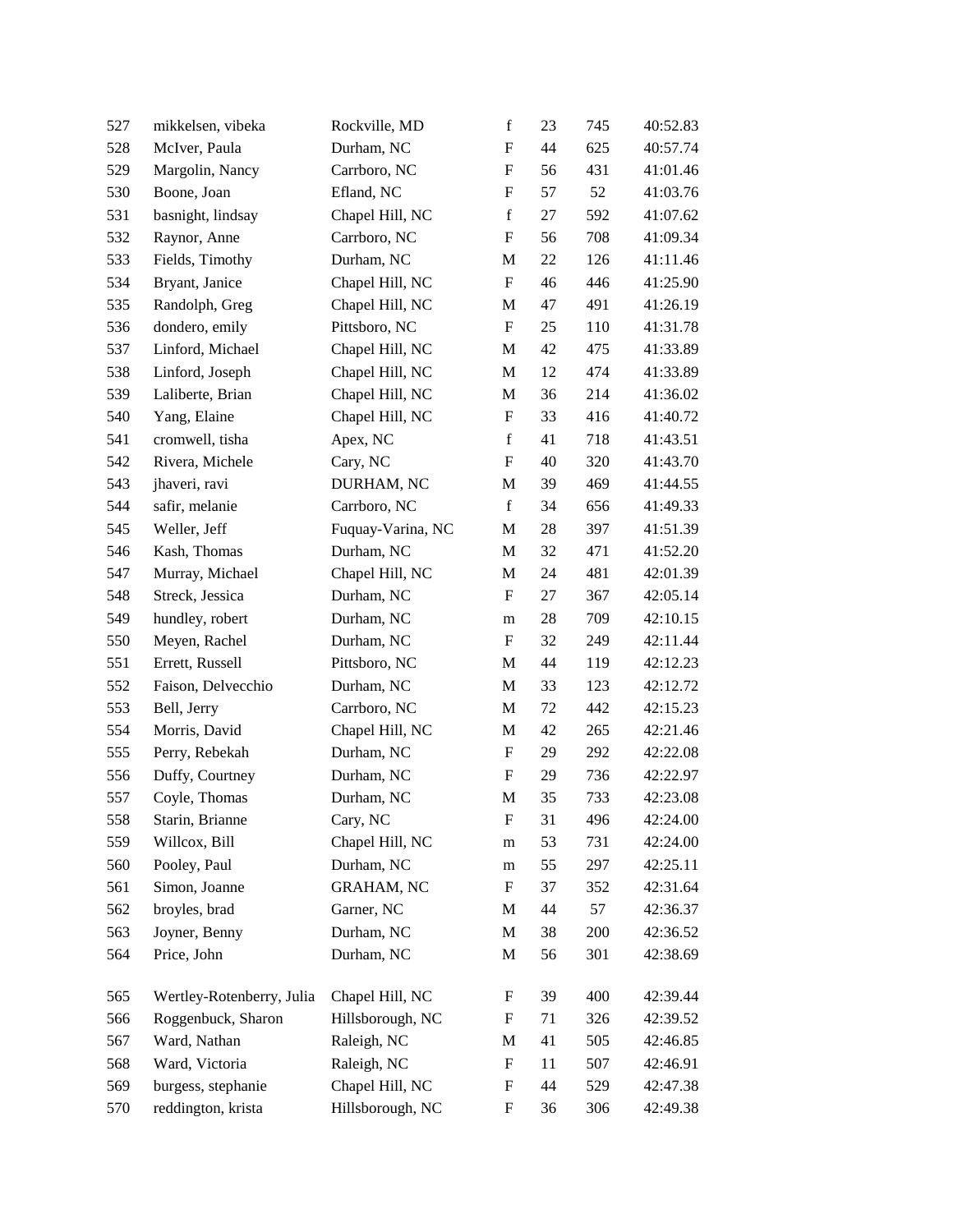| 571 | De Leon, Katherine        | Raleigh, NC       | F                         | 25 | 105 | 42:52.55 |
|-----|---------------------------|-------------------|---------------------------|----|-----|----------|
| 572 | Fullwood, Jennings        | Durham, NC        | F                         | 37 | 132 | 42:52.79 |
| 573 | Moore, Julie              | Apex, NC          | F                         | 26 | 258 | 43:00.35 |
| 574 | Howes, Cathy              | Chapel Hill, NC   | F                         | 48 | 184 | 43:03.84 |
| 575 | Wooten, Evey              | Durham, NC        | F                         | 41 | 414 | 43:04.99 |
| 576 | Tarpley, Mike             | Durham, NC        | M                         | 36 | 370 | 43:06.38 |
| 577 | Sanchez, Ruben            | Durham, NC        | M                         | 42 | 735 | 43:06.64 |
| 578 | Archer, Isabella Archer   | Chapel Hill, NC   | F                         | 21 | 22  | 43:10.67 |
| 579 | Archer, Janet             | Chapel Hill, NC   | F                         | 50 | 23  | 43:11.05 |
| 580 | Williams, Melissa         | DURHAM, NC        | F                         | 41 | 411 | 43:12.62 |
| 581 | stanley, chrissy          | Carrboro, NC      | $\mathbf f$               | 37 | 690 | 43:12.67 |
| 582 | theriot, barbara          | Durham, NC        | F                         | 31 | 373 | 43:18.62 |
| 583 | garua-granados, alexandra | Durham, NC        | f                         | 47 | 685 | 43:22.69 |
| 584 | Glowacz, Susan            | Durham, NC        | F                         | 44 | 143 | 43:26.20 |
| 585 | Ruhl, Dawn                | New Hill, NC      | $\boldsymbol{\mathrm{F}}$ | 28 | 334 | 43:26.72 |
| 586 | Mills, Priscilla          | Durham, NC        | F                         | 42 | 480 | 43:32.55 |
| 587 | Powell, Mary Beth         | Carrboro, NC      | F                         | 53 | 572 | 43:33.17 |
| 588 | Moonen, Lisa              | Holly Springs, NC | F                         | 31 | 257 | 43:35.54 |
| 589 | Jackson, Amelia           | Chapel Hill, NC   | F                         | 40 | 194 | 43:36.73 |
| 590 | Morovati, Meredith        | Carrboro, NC      | F                         | 40 | 263 | 43:37.75 |
| 591 | Williams, Bill            | Chapel Hill, NC   | M                         | 40 | 409 | 43:46.79 |
| 592 | schlick, JD               | Chapel Hill, NC   | m                         | 31 | 577 | 43:52.96 |
| 593 | Gilbert, Susie            | DURHAM, NC        | F                         | 48 | 139 | 43:59.75 |
| 594 | Michaels, Sean            | Durham, NC        | M                         | 8  | 252 | 44:01.53 |
| 595 | Bloom, Rachael            | Chapel Hill, NC   | F                         | 22 | 46  | 44:06.36 |
| 596 | Michaels, Scott           | Durham, NC        | M                         | 42 | 251 | 44:06.44 |
| 597 | Zaas, Aimee               | Chapel Hill, NC   | F                         | 38 | 421 | 44:06.77 |
| 598 | Zaas, Jake                | Chapel Hill, NC   | M                         | 6  | 422 | 44:07.22 |
| 599 | Douillet, Christelle      | Chapel Hill, NC   | F                         | 42 | 593 | 44:12.44 |
| 600 | Hetherington, Emily       | Chapel Hill, NC   | $\boldsymbol{F}$          | 25 | 466 | 44:13.48 |
| 601 | Weseman, Judy             | Chapel Hill, NC   | $\boldsymbol{\mathrm{F}}$ | 59 | 590 | 44:14.50 |
| 602 | Anderson, Marybeth        | Durham, NC        | F                         | 24 | 380 | 44:16.99 |
| 603 | Kowalewski, Sara          | Durham, NC        | F                         | 32 | 212 | 44:18.52 |
| 604 | Powers, Bill              | Chapel Hill, NC   | M                         | 75 | 673 | 44:20.52 |
| 605 | Mazzocchi, Seton          | Chapel Hill, NC   | $\boldsymbol{\mathrm{F}}$ | 20 | 597 | 44:23.52 |
| 606 | Pendergraph, Joan         | Durham, NC        | F                         | 46 | 291 | 44:29.11 |
| 607 | Huynh, Deborah            | Mebane, NC        | F                         | 52 | 188 | 44:30.72 |
| 608 | Kerr, Matthew             | Chapel Hill, NC   | M                         | 35 | 207 | 44:30.83 |
| 609 | seiter, sarah             | Carrboro, NC      | $\mathbf f$               | 26 | 652 | 44:33.83 |
| 610 | rua, megan                | Chapel Hill, NC   | $\mathbf f$               | 26 | 632 | 44:34.95 |
| 611 | Kerr, Melissa             | Chapel Hill, NC   | F                         | 35 | 208 | 44:47.38 |
| 612 | Coulter, Paige            | Chapel Hill, NC   | F                         | 24 | 89  | 44:54.09 |
| 613 | Ahmad, Umar               | Chapel Hill, NC   | M                         | 23 | 520 | 44:55.22 |
| 614 | Ferguson, Michelle        | Hillsborough, NC  | F                         | 33 | 726 | 45:03.69 |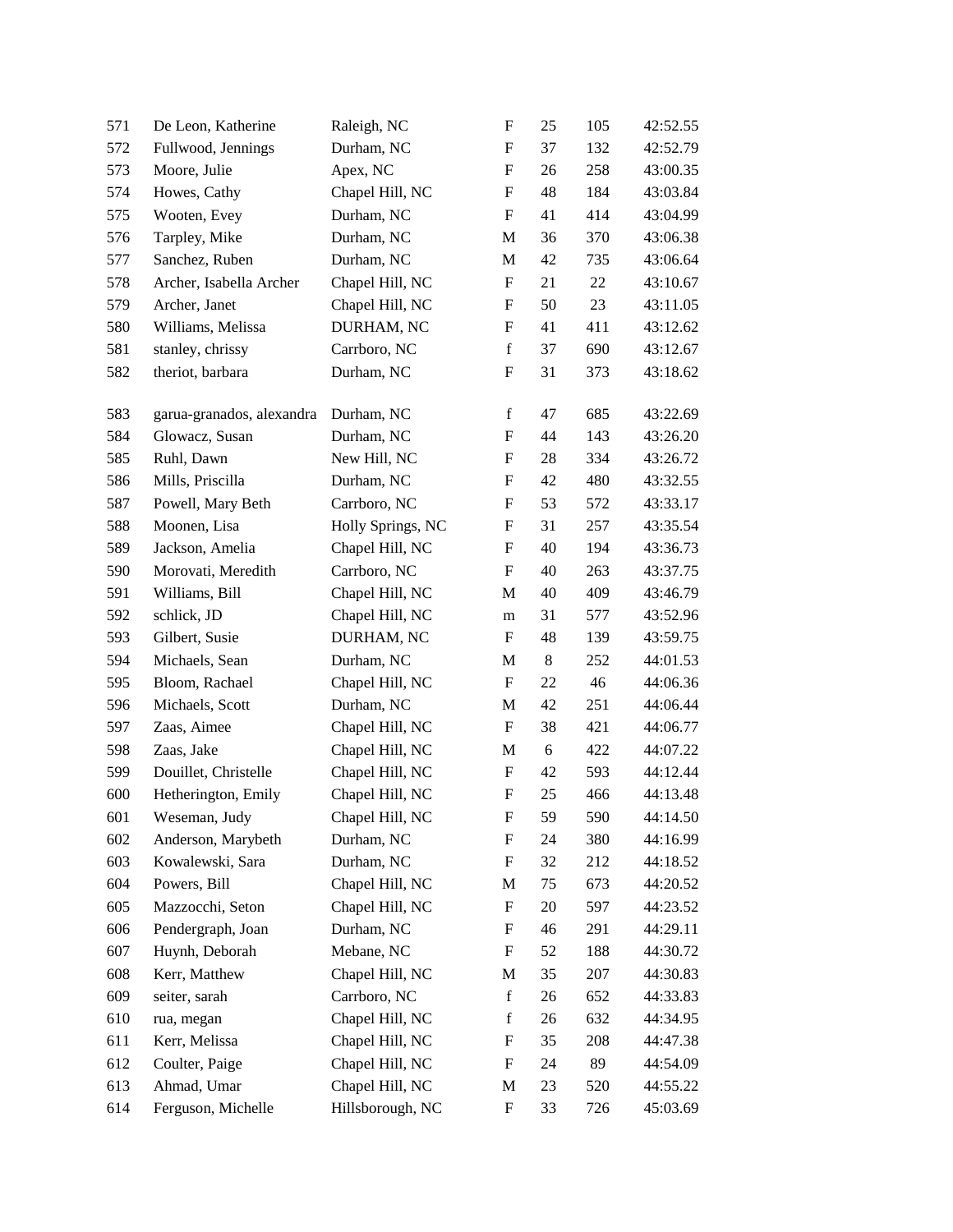| 615 | West, Tracey          | Chapel Hill, NC      | F           | 57 | 509 | 45:05.45 |
|-----|-----------------------|----------------------|-------------|----|-----|----------|
| 616 | Morelli, Nana         | Chapel Hill, NC      | F           | 51 | 261 | 45:05.88 |
| 617 | Robinson, Robert      | Chapel Hill, NC      | M           | 10 | 323 | 45:12.07 |
| 618 | Robinson, Nick        | Chapel Hill, NC      | M           | 46 | 322 | 45:14.07 |
| 619 | Pardington, Joseph    | Chapel Hill, NC      | M           | 46 | 570 | 45:22.07 |
| 620 | Farooqui, Sana        | Chapel Hill, NC      | M           | 24 | 541 | 45:26.07 |
| 621 | Morrison, Grady       | Chapel Hill, NC      | F           | 27 | 563 | 45:29.76 |
| 622 | Stoltzfus, Ellen      | RALEIGH, NC          | F           | 45 | 586 | 45:35.56 |
| 623 | O'Brien, Timothy      | Chapel Hill, NC      | М           | 38 | 594 | 45:43.98 |
| 624 | xavier, mia           | Chapel Hill, NC      | $\mathbf f$ | 45 | 595 | 45:49.56 |
| 625 | lucente, kathy        | Carrboro, NC         | $\mathbf f$ | 49 | 611 | 45:53.55 |
| 626 | marshall, marlee      | Fort Leavenworth, KS | $\mathbf f$ | 43 | 476 | 45:56.81 |
| 627 | Schmitt, Kristin      | Chapel Hill, NC      | F           | 20 | 342 | 46:04.43 |
| 628 | Buonfiglio, Mary      | Chapel Hill, NC      | F           | 49 | 60  | 46:04.55 |
| 629 | burgess, judith       | Chapel Hill, NC      | $\mathbf f$ | 57 | 447 | 46:14.41 |
| 630 | Nyrop, Kirsten        | Chapel Hill, NC      | F           | 56 | 486 | 46:33.79 |
| 631 | Weems, Meg            | Apex, NC             | F           | 43 | 692 | 46:52.25 |
| 632 | Weems, Marty          | Durham, NC           | F           | 43 | 395 | 46:52.31 |
| 633 | jeffreys, anthony     | Durham, NC           | m           | 40 | 674 | 46:53.12 |
| 634 | Welch, Rachel         | Carrboro, NC         | F           | 36 | 396 | 46:54.86 |
| 635 | mccluskey, linda      | Chapel Hill, NC      | $\mathbf f$ | 57 | 677 | 46:55.11 |
| 636 | Worthington, Brit     | Chapel Hill, NC      | F           | 21 | 415 | 47:09.00 |
| 637 | Rinehart, Mark        | Creedmoor, NC        | M           | 48 | 317 | 47:10.00 |
| 638 | Richardson, Donald    | Durham, NC           | M           | 39 | 313 | 47:11.00 |
| 639 | Rinehart, Theresa     | Creedmoor, NC        | F           | 49 | 318 | 47:13.00 |
| 640 | Briere, Elizabeth     | Durham, NC           | F           | 58 | 54  | 47:26.00 |
| 641 | Emshoff, Margie       | Chapel Hill, NC      | $\mathbf f$ | 64 | 457 | 47:43.00 |
| 642 | Yeh, Elaine           | Chapel Hill, NC      | F           | 53 | 417 | 47:46.54 |
| 643 | Hessling, Victoria    | Greensboro, NC       | F           | 46 | 169 | 48:02.89 |
| 644 | Terhune, Claire       | Durham, NC           | F           | 29 | 372 | 48:04.89 |
| 645 | Tucker, Jenna         | Carrboro, NC         | F           | 25 | 377 | 48:26.94 |
| 646 | Harrington, Jerry     | Chapel Hill, NC      | M           | 53 | 157 | 48:41.53 |
| 647 | Keaveney, David       | Durham, NC           | M           | 52 | 202 | 48:59.72 |
| 648 | Dawson, Kim           | Carrboro, NC         | F           | 52 | 452 | 49:09.17 |
| 649 | Angst, Catherine      | DURHAM, NC           | F           | 27 | 20  | 49:19.48 |
| 650 | Zolnoun, Denniz       | Carrboro, NC         | F           | 42 | 425 | 49:27.48 |
| 651 | Milling, Scott        | Raleigh, NC          | M           | 30 | 253 | 49:32.49 |
| 652 | Tydgat, Kathryn       | Arlington, VA        | F           | 25 | 705 | 49:51.48 |
| 653 | davis, lindsey        | Carrboro, NC         | $\mathbf f$ | 28 | 706 | 49:53.48 |
| 654 | Hill, Jill            | Chapel Hill, NC      | F           | 31 | 172 | 50:02.23 |
| 655 | Morelli, Kaitlin      | Greensboro, NC       | F           | 23 | 260 | 50:10.67 |
| 656 | Smith Leissner, Robin | Durham, NC           | F           | 33 | 358 | 50:35.61 |
| 657 | McGill, Deborah       | Durham, NC           | F           | 58 | 239 | 50:52.45 |
| 658 | edmundson, allison    | DURHAM, NC           | f           | 29 | 703 | 51:39.80 |